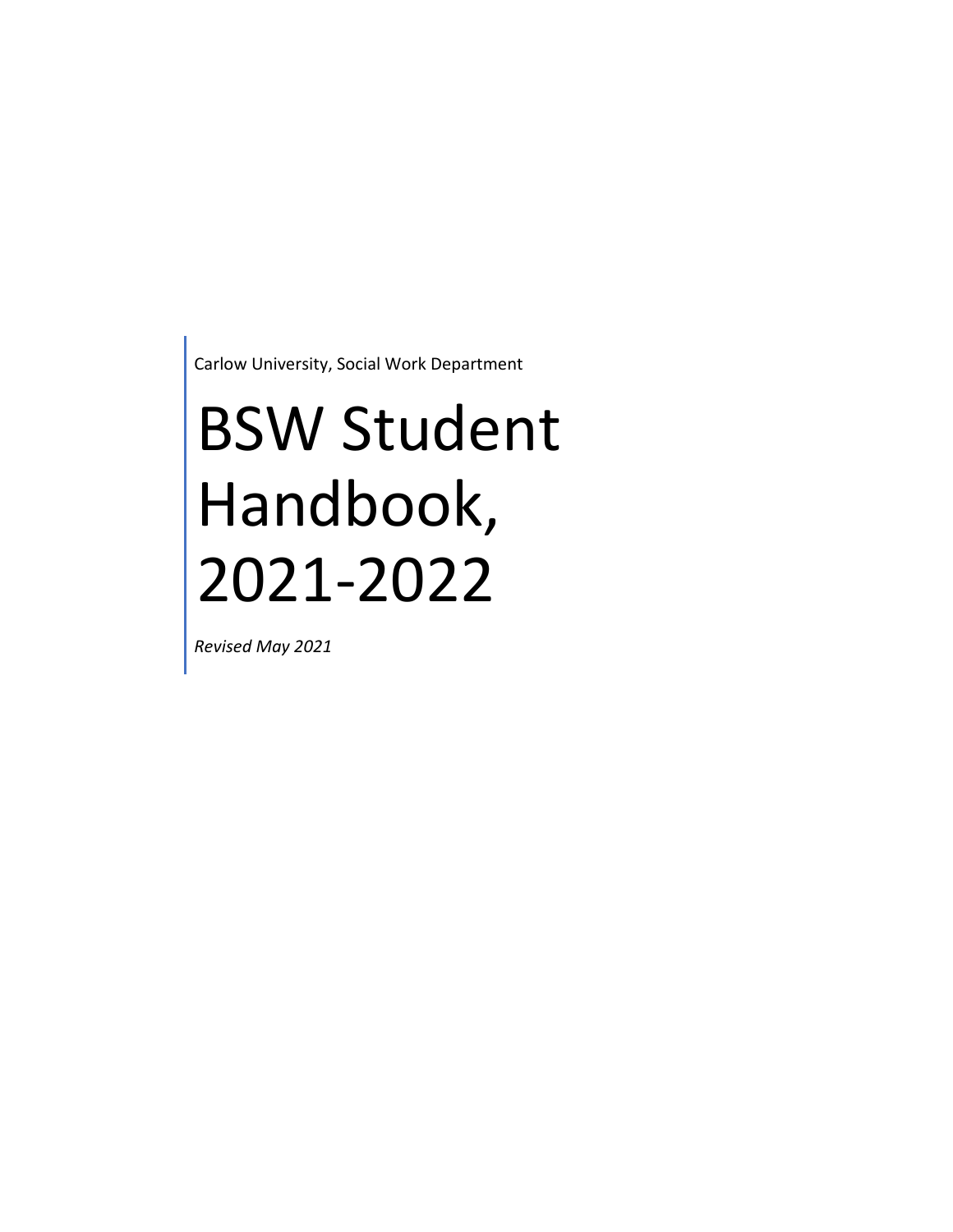## Table of Contents

| Pennsylvania State Board of Social Workers, Marriage & Family Therapists, and Professional Counselors |  |
|-------------------------------------------------------------------------------------------------------|--|
|                                                                                                       |  |
|                                                                                                       |  |
|                                                                                                       |  |
|                                                                                                       |  |
|                                                                                                       |  |
|                                                                                                       |  |
|                                                                                                       |  |
|                                                                                                       |  |
|                                                                                                       |  |
|                                                                                                       |  |
|                                                                                                       |  |
|                                                                                                       |  |
|                                                                                                       |  |
|                                                                                                       |  |
|                                                                                                       |  |
|                                                                                                       |  |
|                                                                                                       |  |
|                                                                                                       |  |
|                                                                                                       |  |
|                                                                                                       |  |
|                                                                                                       |  |
|                                                                                                       |  |
|                                                                                                       |  |
|                                                                                                       |  |
|                                                                                                       |  |
|                                                                                                       |  |
|                                                                                                       |  |
|                                                                                                       |  |
|                                                                                                       |  |
|                                                                                                       |  |
|                                                                                                       |  |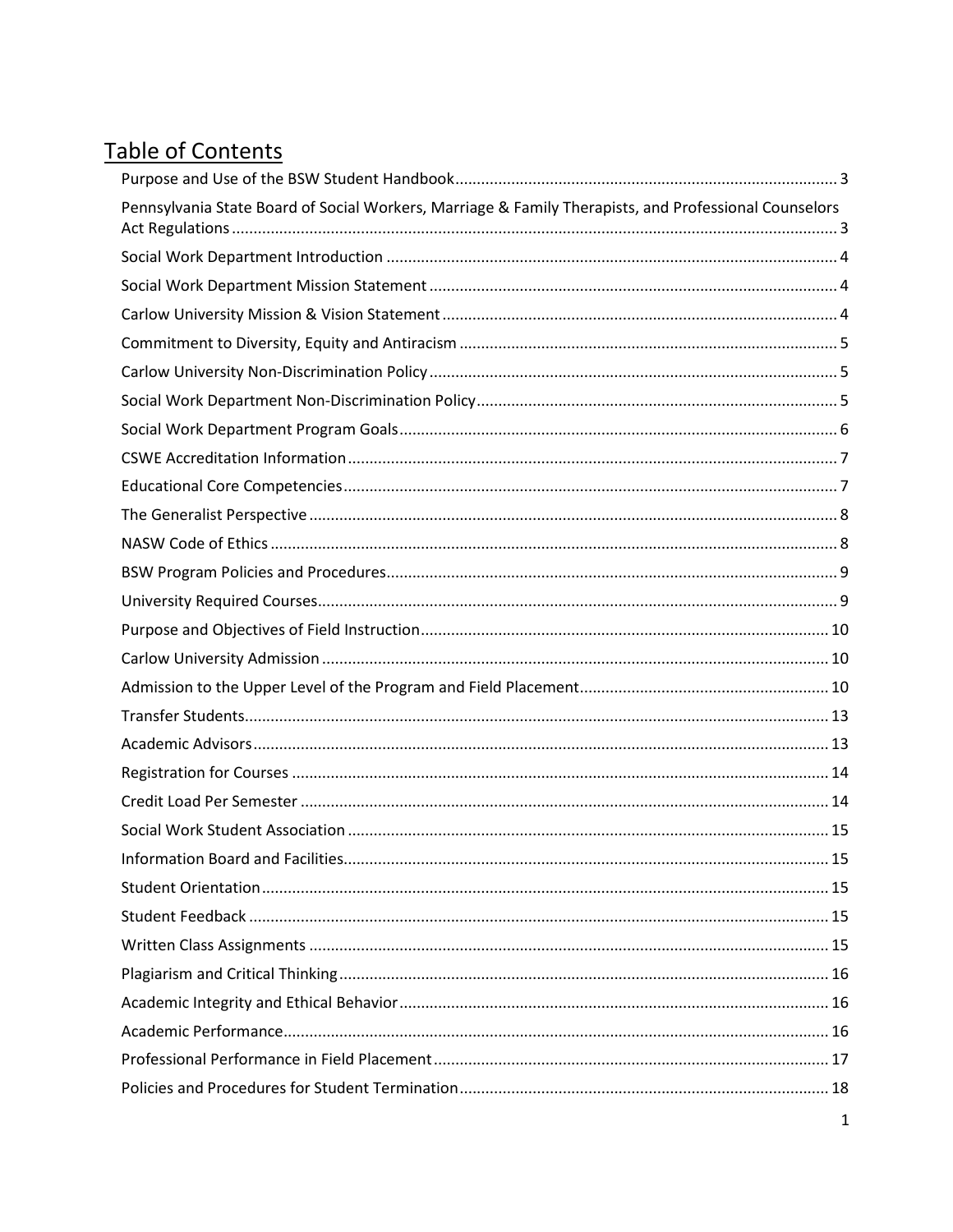<span id="page-2-0"></span>

| Appendix D: Example Application for Upper-Level and Field Placement Admission  33 |  |
|-----------------------------------------------------------------------------------|--|
|                                                                                   |  |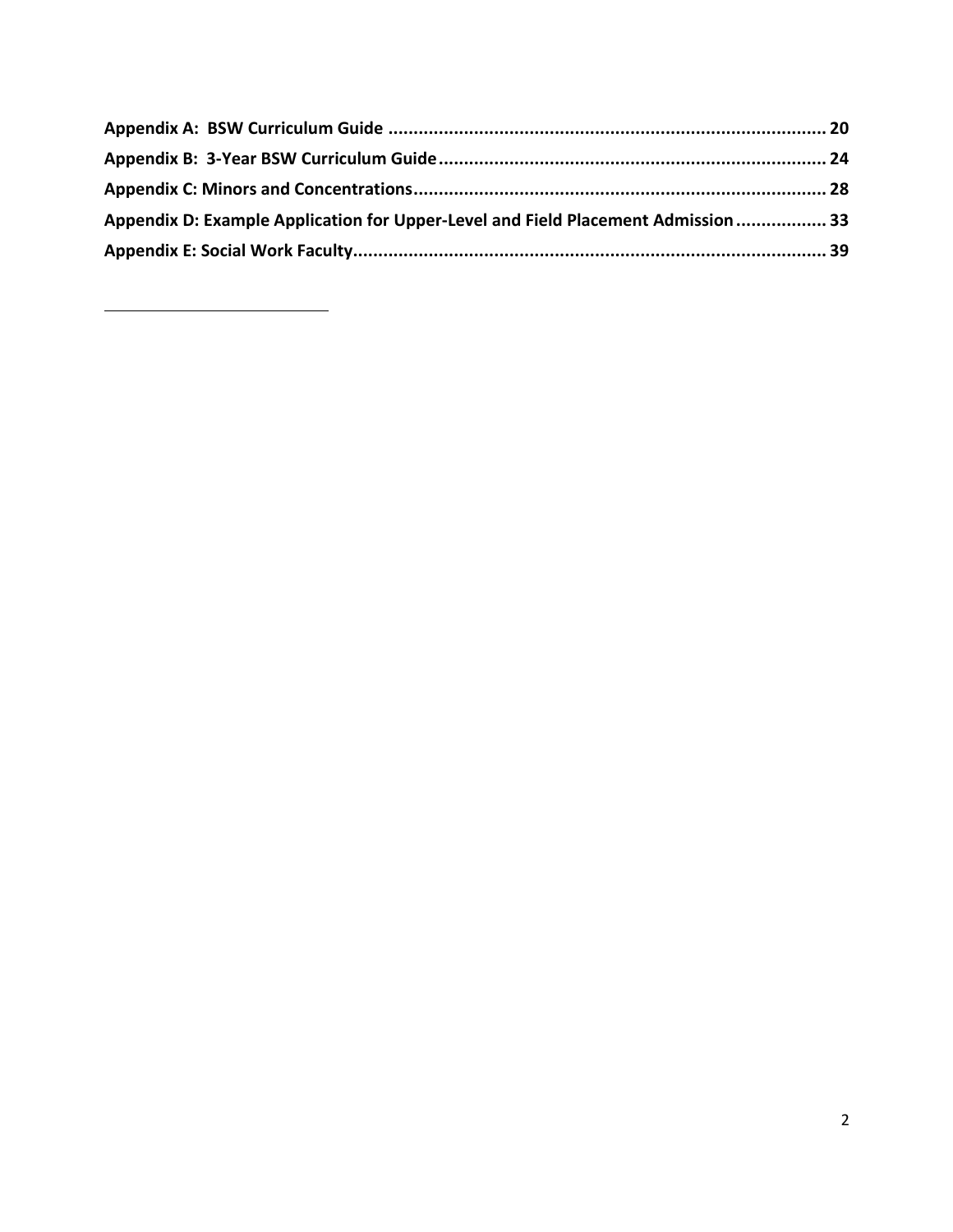## **Purpose and Use of the BSW Student Handbook**

The *Social Work Student Handbook* is designed to provide information that you will need to complete the Bachelors of Social Work (BSW) degree. It contains information that will help you to plan your program of study for the Social Work major. Based on the Social Work values of self-determination and respect for the individual, this information will assist you in planning and assessing your progress in the major.

Some of these policies have been set by the University's curriculum approval process. Others have been set by the Social Work Department for admission into the Program, and others were set by the faculty for Field Placement and appear in the *BSW Field Manual.* The BSW Student Association and University advising, and registration procedures set additional policies. These procedures are included in this *BSW Handbook.* Your academic advisor will be happy to assist you in any of these areas. Please remember, it is ultimately your responsibility to learn and meet requirements that are outlined in the *BSW Handbook.*

## <span id="page-3-0"></span>**Pennsylvania State Board of Social Workers, Marriage & Family Therapists, and Professional Counselors Act Regulations**

It is important for students who are considering the profession of social work to be aware of the regulations and licensure for social workers. As of September 2020, licensure at the bachelor's level (LBSW) is available in Pennsylvania to students who have graduated from a CSWE accredited BSW program and meet the eligibility requirements and successfully pass the LBSW examination. Refer to the following web site:

<https://www.pals.pa.gov/#/page/ContactSupportBoard> and scroll down the page to reach:

State Board of Social Workers, Marriage & Family Therapists and Professional Counselors Information regarding professional licensing for the LBSW, MSW, LCSW can be found at the following Pennsylvania Licensing Board link:

[https://www.dos.pa.gov/ProfessionalLicensing/BoardsCommissions/SocialWorkersMarriageanFa](https://www.dos.pa.gov/ProfessionalLicensing/BoardsCommissions/SocialWorkersMarriageanFamilyTherapistsandProfessionalCounselors/Pages/Social-Workers-Guide.aspx) [milyTherapistsandProfessionalCounselors/Pages/Social-Workers-Guide.aspx](https://www.dos.pa.gov/ProfessionalLicensing/BoardsCommissions/SocialWorkersMarriageanFamilyTherapistsandProfessionalCounselors/Pages/Social-Workers-Guide.aspx)

To understand the eligibility criteria and process for LBSW, the following link provides step-by-step information and instructions to register for an account: [https://www.pals.pa.gov/#/page/default.](https://www.pals.pa.gov/#/page/default) The link suggests the following:

"A good starting point is to use our [application checklist](https://www.pals.pa.gov/) to see all of the requirements and needed documents to apply for your license. If this is your first time using PALS, [create an](https://www.pals.pa.gov/#/page/register)  [account](https://www.pals.pa.gov/#/page/register) or if you are a returning user, [log in to your account.](https://www.pals.pa.gov/#/page/login) Once you are logged in, your dashboard will provide you with clear next steps."

Students must realize that successful completion of the Social Work Program does not guarantee the right to a position or the right to licensure in Pennsylvania or in any other jurisdiction. In addition, students may be asked to obtain Child Abuse and Criminal Background clearances as pre-requisites to a volunteer or Field Placement experience.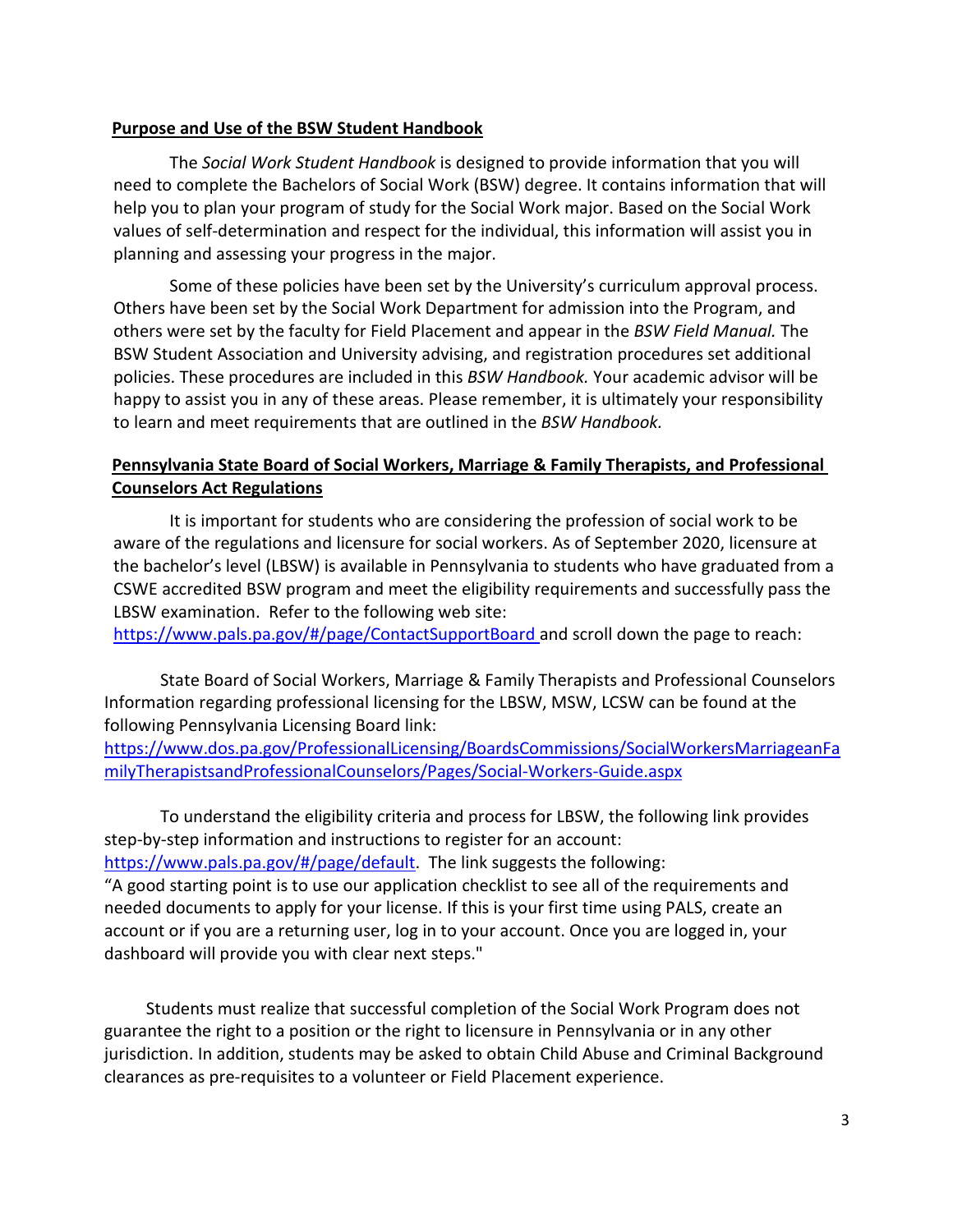## <span id="page-4-0"></span>**Social Work Department Introduction**

The Social Work Program at Carlow University began officially in August of 1995. Two years prior to that date, the University offered social work courses and began preparation for the Council on Social Work Education's accreditation process. Carlow's program is currently accredited by CSWE.

The Social Work Department's focus is on developing generalist skills and utilizing those skills with individuals, families, groups, and in the community. Areas of special interest are concentrations in crisis and trauma, and restorative justice.

The curriculum includes opportunities to learn about and experience social work in a variety of agency settings, as there are experiential components to several courses. Field Placement is the final experiential component to this program as it is considered the signature pedagogy of Social Work education.

## <span id="page-4-1"></span>**Social Work Department Mission Statement**

The mission statement of the University complements the Social Work Program Mission Statement. The primary mission of the Carlow University Social Work Department is to educate and prepare students for generalist social work practice with individuals, families, groups, organizations, communities and in policy. Generalist social work education is based on a liberal arts background and social work foundation that includes competencies rooted in knowledge, values, skills and cognitive and affective processes. The program is committed to the promotion of leadership, especially for women, and a belief in compassionate service for the empowerment of the populations we serve. This practice is governed by the NASW Code of Ethics that reflects and advocates for social justice, change, and the alleviation of human suffering in personal and professional life.

This Program's mission is guided by that of the University as we educate students in the area of effective communication, critical thinking, lifelong learning, and as students become aware of and sensitive to other cultures and values.

## <span id="page-4-2"></span>**Carlow University Mission & Vision Statement**

Carlow University's vision is to be a preeminent, innovative Catholic University renowned for providing transformational learning experiences in which students realize their full potential and become career-ready ethical leaders committed to a just and merciful world.

Rooted in its Catholic identity and embodying the heritage and values of the Sisters of Mercy, the mission of Carlow University is to make available transformational educational opportunities for a diverse community of learners, and to empower them to excel in their chosen work as compassionate, responsible leaders in the creation of a just and merciful world.

<https://www.carlow.edu/mission-service/carlow-identity/mission-vision/>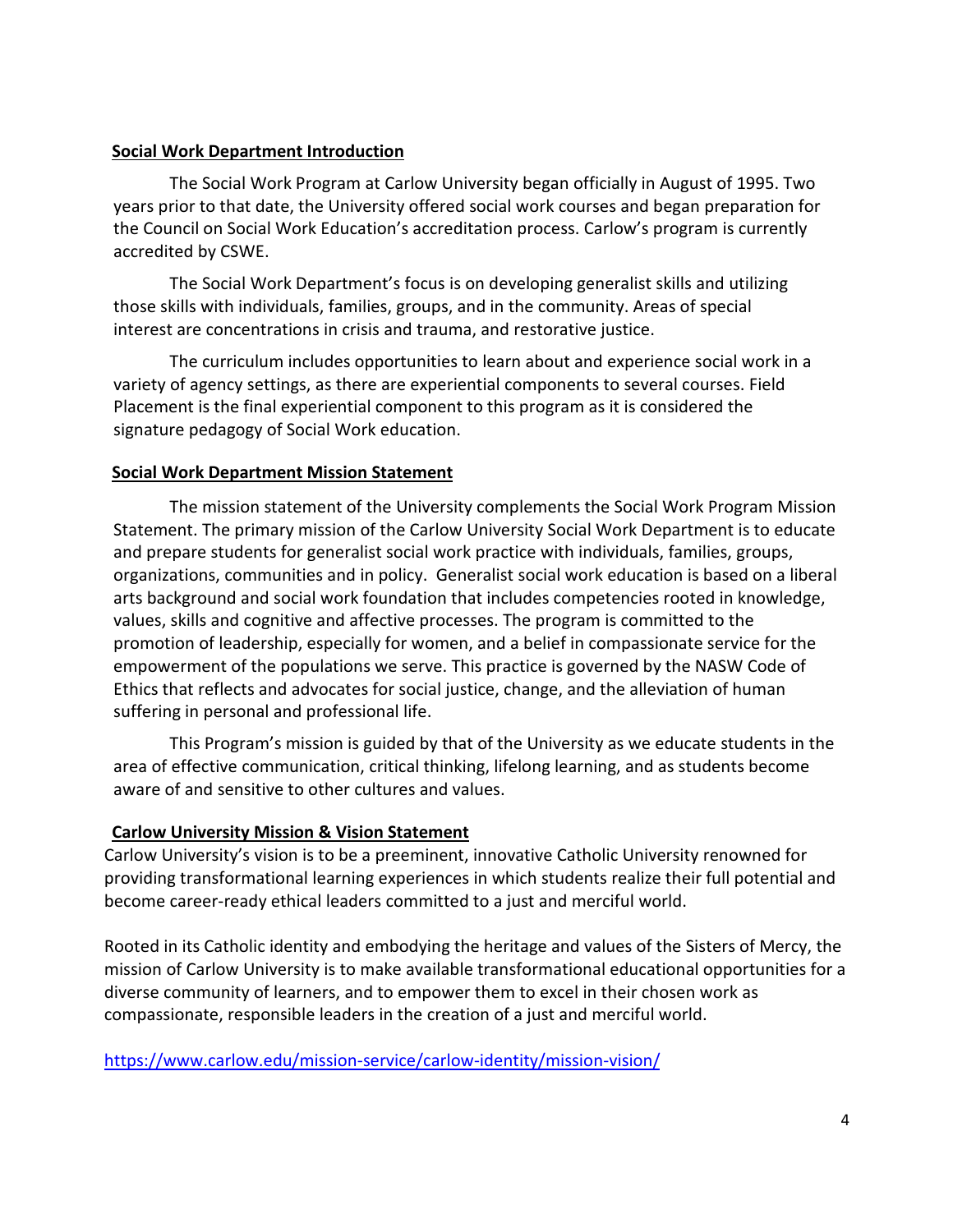## <span id="page-5-0"></span>**Commitment to Diversity, Equity and Antiracism**

The Carlow University Social Work Department is committed to diversity, equity and antiracism. To honor diversity, we follow the non-discrimination policies below as well as engage in continuous learning about how we can improve our support of students of all backgrounds. When evaluating our programming, we ask questions about the experiences of diverse students within our explicit and implicit curriculum as well as field placement. Particular attention is given to the experience of students from marginalized racial and ethnic groups, gender identities, sexual orientations and socioeconomic backgrounds.

We use an equity framework when approaching strategic decisions and evaluating programming. *The term "equity" refers to fairness and justice and is distinguished from equality: Whereas equality means providing the same to all, equity means recognizing that we do not all start from the same place and must acknowledge and make adjustments to imbalances. The process is ongoing, requiring us to identify and overcome intentional and unintentional barriers arising from bias or systemic structures* (italics from [National Association of Colleges and](https://www.naceweb.org/about-us/equity-definition/)  [Employers\)](https://www.naceweb.org/about-us/equity-definition/).

Our antiracist stance recognizes the historical and continuing legacy of colonialism and slavery that has led to disparities for BIPOC (Black, Indigenous & People of Color). We commit to advancing racial equity in our programming and maintaining a sense of urgency in fighting racism and discrimination.

## **Carlow University Non-Discrimination Policy**

<span id="page-5-1"></span>One of the core values of Carlow University is Sacredness of Creation. We revere each person and all creation and the diversity they embody. The University, as an educational institution, and as an employer, values equality of opportunity, human dignity and racial/ethnic and cultural diversity. We respect our diversity as we are called in both the University's Mission and Core Values. Our commitment to inclusivity, respect and acceptance informs every aspect of the University community.

Accordingly, the University prohibits and will not engage in discrimination or harassment on the basis of race, color, religion, sexual orientation, handicap or disability, sex, age, pregnancy, ancestry, national origin, place of birth, genetic information, gender identification, veteran's status, or any other category protected by federal, state or local law. This policy applies to all programs and activities, with respect to both admissions and employment.

<https://www.carlow.edu/policy-directory/rights/non-discrimination-policy/>

### **Social Work Department Non-Discrimination Policy**

<span id="page-5-2"></span>The Carlow University Social Work Department is committed to the standard of nondiscrimination and follows the University Nondiscrimination policy.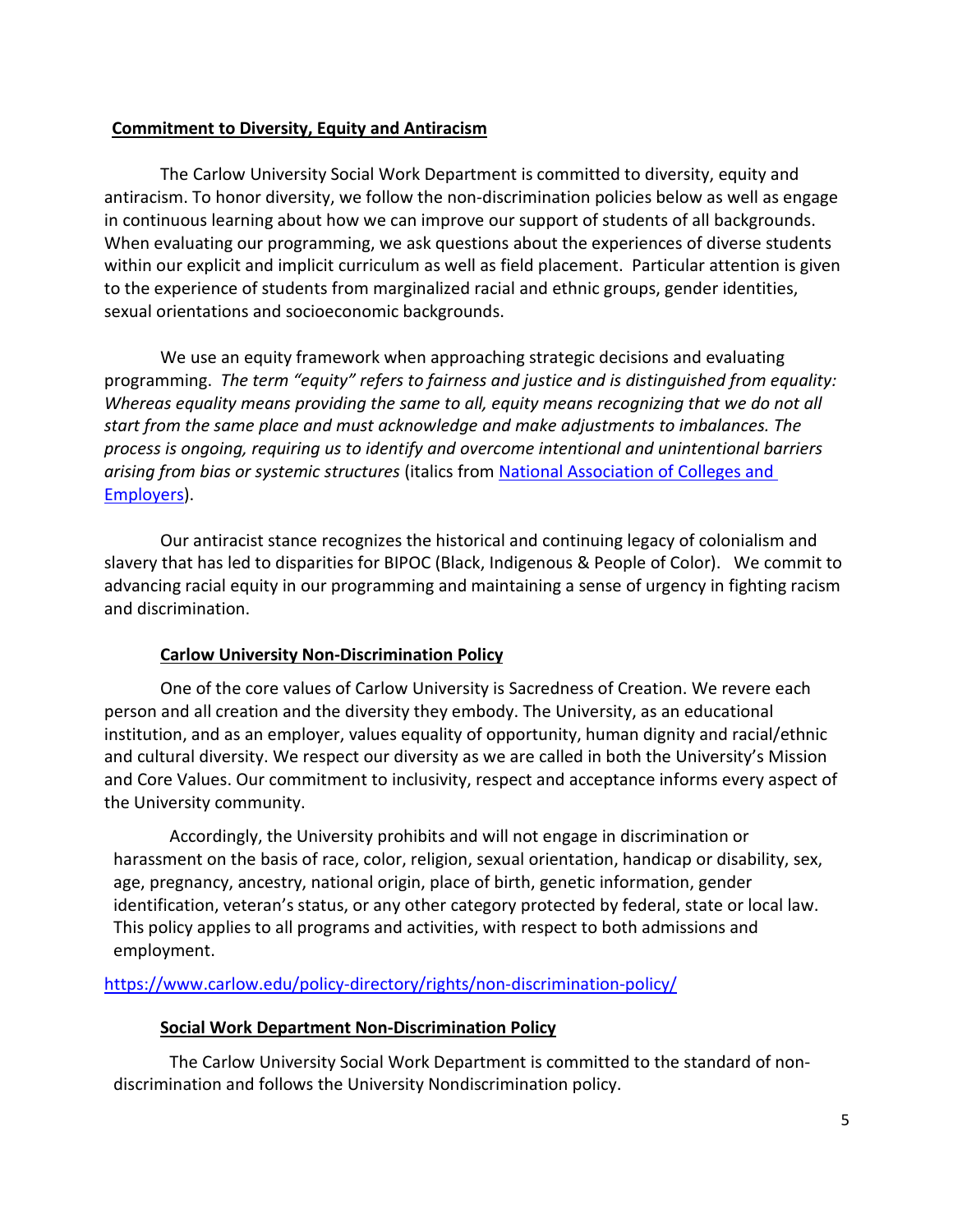In addition, the Carlow University Social Work Department is committed to a policy of non-discrimination on the basis of race and ethnicity, national origin, color, social class, religious and spiritual beliefs, immigration status, sexual orientation, gender identity or expression, age, marital status, and physical or mental disabilities. This policy applies to all aspects of the program including admission, retention, and discontinuance.

The categories listed above were identified in the National Association of Social Workers (NASW) Standards and Indicators for Cultural Competence. Available at: <https://www.socialworkers.org/LinkClick.aspx?fileticket=7dVckZAYUmk%3d&portalid=0>

In addition, the BSW Program is committed to providing a welcoming and inclusive campus environment as a foundation for student success. As such, we recognize that a student's sex assigned at birth, or the sex by which they are legally recognized, does not necessarily align with their gender identity or the pronouns they use to express themselves. The program acknowledges that a student's personal pronouns and gender identity should be used wherever appropriate.

This policy is included in this *BSW Social Work Handbook* and referenced in the *BSW Field Manual*, both of which are posted online and available to all students, faculty, field supervisors, advisory committee members and the public.

## <span id="page-6-0"></span>**Social Work Department Program Goals**

The goals of the Carlow University Social Work Department are as follows:

- To prepare students for generalist social work practice with the skills, values, ethics, and knowledge to work with diverse populations of various sizes including individuals, families, groups, communities, andorganizations.
- To provide students with a foundation of liberal arts and scientific inquiry that links to the professional foundation of social work and prepares students for admission into an BSW program as well as entry-level professional practice.
- To offer students personal, academic, and professional development which will encourage lifelong learning, self-evaluation, and empower them to apply these skills to the profession and the community.
- To prepare and promote students' ability to gain knowledge of and experience with contemporary social issues, to respond to issues with practice that is driven by policy, to acquire the necessary skills required to evaluate practice, institute change and understand how those changes impact various constituencies.
- To ensure students develop the competencies of generalist social work practice at the BSW level as described by the Council on Social Work Education (CSWE) in their Educational Policy and Accreditation Standards available at: [https://www.cswe.org/getattachment/Accreditation/Accreditation-](https://www.cswe.org/getattachment/Accreditation/Accreditation-Process/2015-EPAS/2015EPAS_Web_FINAL.pdf.aspx)[Process/2015-EPAS/2015EPAS\\_Web\\_FINAL.pdf.aspx](https://www.cswe.org/getattachment/Accreditation/Accreditation-Process/2015-EPAS/2015EPAS_Web_FINAL.pdf.aspx)

The goals are interrelated with the mission of the Social Work Program and with the mission of Carlow University.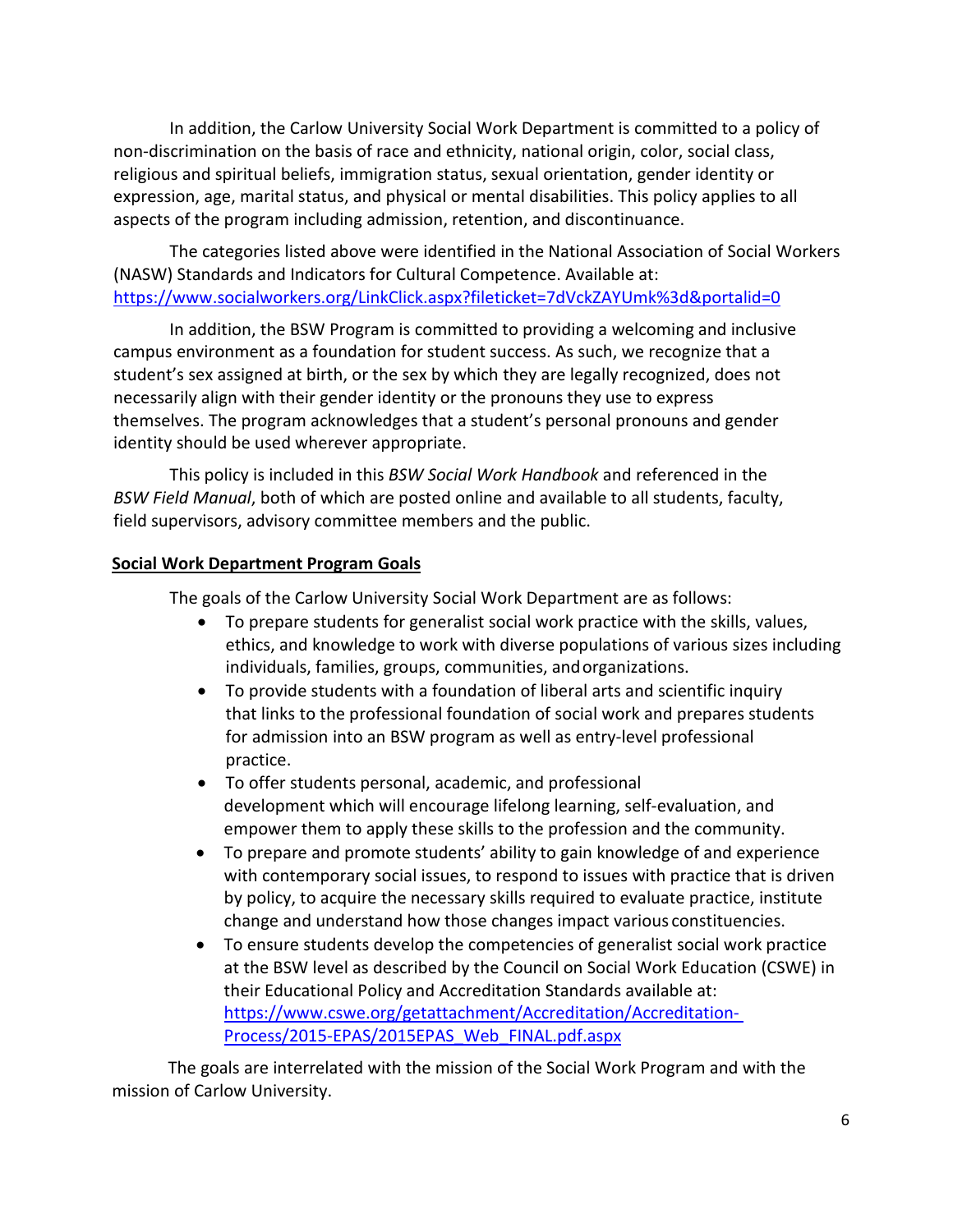## <span id="page-7-0"></span>**CSWE Accreditation Information**

The Social Work Department is fully accredited by the Council on Social Work Education (CSWE). Carlow University is committed to the total development of the student as reflected in the mission statements of the University and the Social Work Department. One method of achieving this is to promote a strong liberal arts education. Students complete a liberal arts base through the fulfillment of all Carlow Compass Curriculum requirements.

*Accreditation is a system for recognizing educational institutions and professional programs affiliated with those institutions as having a level of performance, integrity, and quality that entitles them to the confidence of the educational community and the public they serve. The Commission on Accreditation (COA) of the Council on Social Work Education (CSWE) is recognized by the Council for Higher Education Authority to accredit baccalaureate and master's degree programs in social work education in the United States and its territories. The COA is responsible for formulating, promulgating, and implementing the accreditation standards for baccalaureate and master's degree programs in social work, for ensuring the standards define competent preparation, and for confirming that accredited social work programs meet the standards. To this end, CSWE's COA administers a multistep accreditation process that involves program selfstudies and benchmarks, site visits, and COA reviews.*

*The accreditation review process provides professional judgments on the quality of a social work education program in an institution. These findings are based on applying the Educational Policy and Accreditation Standards (EPAS) promulgated by the Commission on Educational Policy (COEP) and the COA. The essential purpose of the accreditation process is to provide a professional judgment of the quality of the program offered and to encourage continual improvement. Moreover, systematic examination of compliance with established standards supports public confidence in the quality of professional social work education and in the competence of social work practice* (CSWE2015 EPAS, p. 4).

More detail is available at: [https://www.cswe.org/getattachment/Accreditation/Accreditation-](https://www.cswe.org/getattachment/Accreditation/Accreditation-Process/2015-EPAS/2015EPAS_Web_FINAL.pdf.aspx)[Process/2015-EPAS/2015EPAS\\_Web\\_FINAL.pdf.aspx](https://www.cswe.org/getattachment/Accreditation/Accreditation-Process/2015-EPAS/2015EPAS_Web_FINAL.pdf.aspx)

### <span id="page-7-1"></span>**Educational Core Competencies**

*Social work education is grounded in the liberal arts and contains a coherent, integrated professional foundation in social work. The competencies are based on CSWE Educational Policy and Accreditation Standards. Competency 1: Demonstrate Ethical and Professional Behavior Competency 2: Engage Diversity and Difference in Practice Competency 3: Advance Human Rights and Social, Economic, and Environmental*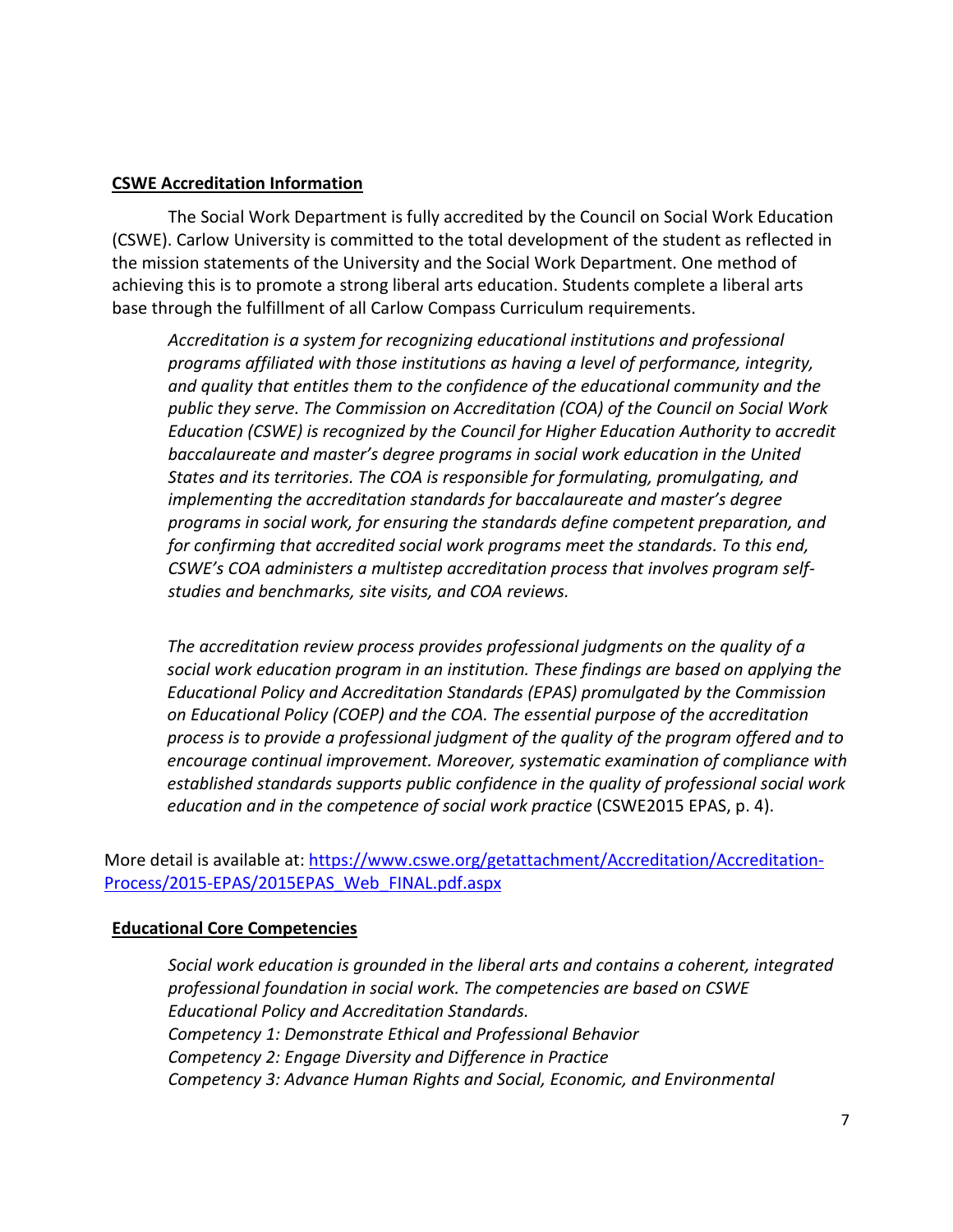*Justice Competency 4: Engage in Practice-informed Research and Research-informed Practice Competency 5: Engage in Policy Practice Competency 6: Engage with Individuals, Families, Groups, Organizations, and Communities Competency 7: Assess Individuals, Families, Groups, Organizations, and Communities Competency 8: Intervene with Individuals, Families, Groups, Organizations, and Communities Competency 9: Evaluate Practice with Individuals, Families, Groups, Organizations, and Communities* (CSWE 2015 EPAS, p. 7-9)

More detail is available at: [https://www.cswe.org/getattachment/Accreditation/Accreditation-](https://www.cswe.org/getattachment/Accreditation/Accreditation-Process/2015-EPAS/2015EPAS_Web_FINAL.pdf.aspx)[Process/2015-EPAS/2015EPAS\\_Web\\_FINAL.pdf.aspx](https://www.cswe.org/getattachment/Accreditation/Accreditation-Process/2015-EPAS/2015EPAS_Web_FINAL.pdf.aspx)

## <span id="page-8-0"></span>**The Generalist Perspective**

*Generalist social work practice uses a problem-solving process that involves engagement with micro, mezzo, and macro systems. This process includes values and ethics such as selfdetermination and confidentiality infused throughout every major course and integrates the foundation areas of the profession including diversity, challenged populations, and social justice. These processes are discussed using a framework of theories such as: holistic, bio/psychosocial/spiritual, ecological, and person-in-system perspectives.*

## *Generalist Practice is defined as practice with diverse individuals, families, groups, organizations and communities.*

- *Grounded in liberal arts and person-in-environmentframework*
- *Uses scientific inquiry, ethical principles and critical thinking in practice at the micro, mezzo and macro levels*
- *Engages diversity in practice and advocates for human rights and social and economic justice-*
- *Recognize and build upon the strengths and resiliency of all human beings* (CSWE 2015 EPAS, p. 11).

More detail is available at: [https://www.cswe.org/getattachment/Accreditation/Accreditation-](https://www.cswe.org/getattachment/Accreditation/Accreditation-Process/2015-EPAS/2015EPAS_Web_FINAL.pdf.aspx)[Process/2015-EPAS/2015EPAS\\_Web\\_FINAL.pdf.aspx](https://www.cswe.org/getattachment/Accreditation/Accreditation-Process/2015-EPAS/2015EPAS_Web_FINAL.pdf.aspx)

## <span id="page-8-1"></span>**NASW Code of Ethics**

BSW students are expected to familiarize themselves with the NASW Code of Ethics,and to utilize relevant aspects of the Code in their course work and in class discussions. Students can access the NASW Code of Ethics a[t https://www.socialworkers.org/About/Ethics/Code-of-](https://www.socialworkers.org/About/Ethics/Code-of-Ethics/Code-of-Ethics-English)[Ethics/Code-of-Ethics-English](https://www.socialworkers.org/About/Ethics/Code-of-Ethics/Code-of-Ethics-English)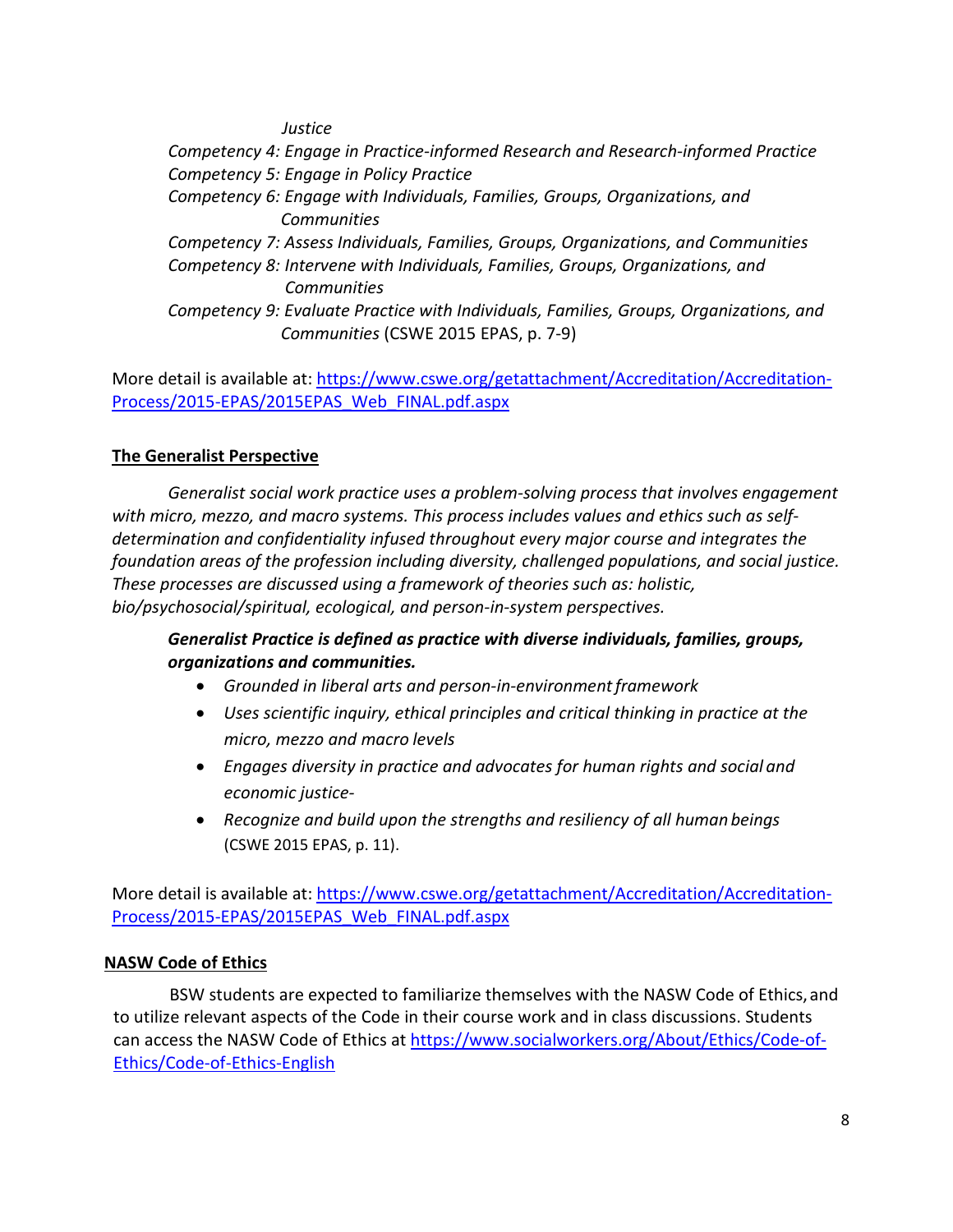### <span id="page-9-0"></span>**BSW Program Policies and Procedures**

The BSW program is responsible for providing the education, training experiences, and information that will guide student learning toward earning an BSW degree. The program prepares students for the social work profession through coursework, skill building labs, and field education. It is also the responsibility of the BSW faculty to model professional behavior and performance. Students can access on the program website an electronic copy of the *BSW Student Handbook* and the *BSW Field Manual*.

The Carlow University BSW program policies and procedures for evaluating student's academic and professional performance are found in the *BSW Student Handbook, BSW Field Manual.* Students are advised to consult the *BSW Student Handbook* and *BSW Field Manual* for program related policies as well as the *University's Undergraduate Handbook* and the *Carlow University Undergraduate Course Catalog* for University wide academic policies.

*Carlow University Student Handbook* <https://www.carlow.edu/student-life/campus-life/handbooks/>

*Carlow University Undergraduate Course Catalog* <https://www.carlow.edu/academic-programs/academic-information/course-catalogs/>

#### <span id="page-9-1"></span>**University Required Courses**

The liberal arts perspective at Carlow University is gained through the "Carlow Compass." Students should refer to the current *Carlow University Undergraduate Course Catalog* (available on Carlow's website) for a complete description of the Compass requirements. Students are advised and strongly encouraged to complete the majority of these requirements by the end of the sophomore year. The majority of the major social work courses are taken during the sophomore, junior and senior years.

See the *Carlow University Course Catalog* for course descriptions for General Education (Carlow Compass) required courses.

A copy of the Social Work Curriculum Guide can be found in the Appendices of this *BSW Student Handbook*, which incorporates the Core curriculum known as the Carlow Compass.

### **BSW Curriculum and Field Placement**

The bachelor's in social work curriculum at Carlow University is designed to prepare students, at the undergraduate level, for beginning level generalist practice. The curriculum includes opportunities to learn about and experience social work in a variety of agency settings, as there are experiential components to several of the courses. Field Placement is also required and sites are available in a number of practice areas including health, mental health, education, government and community agencies, and criminal justice.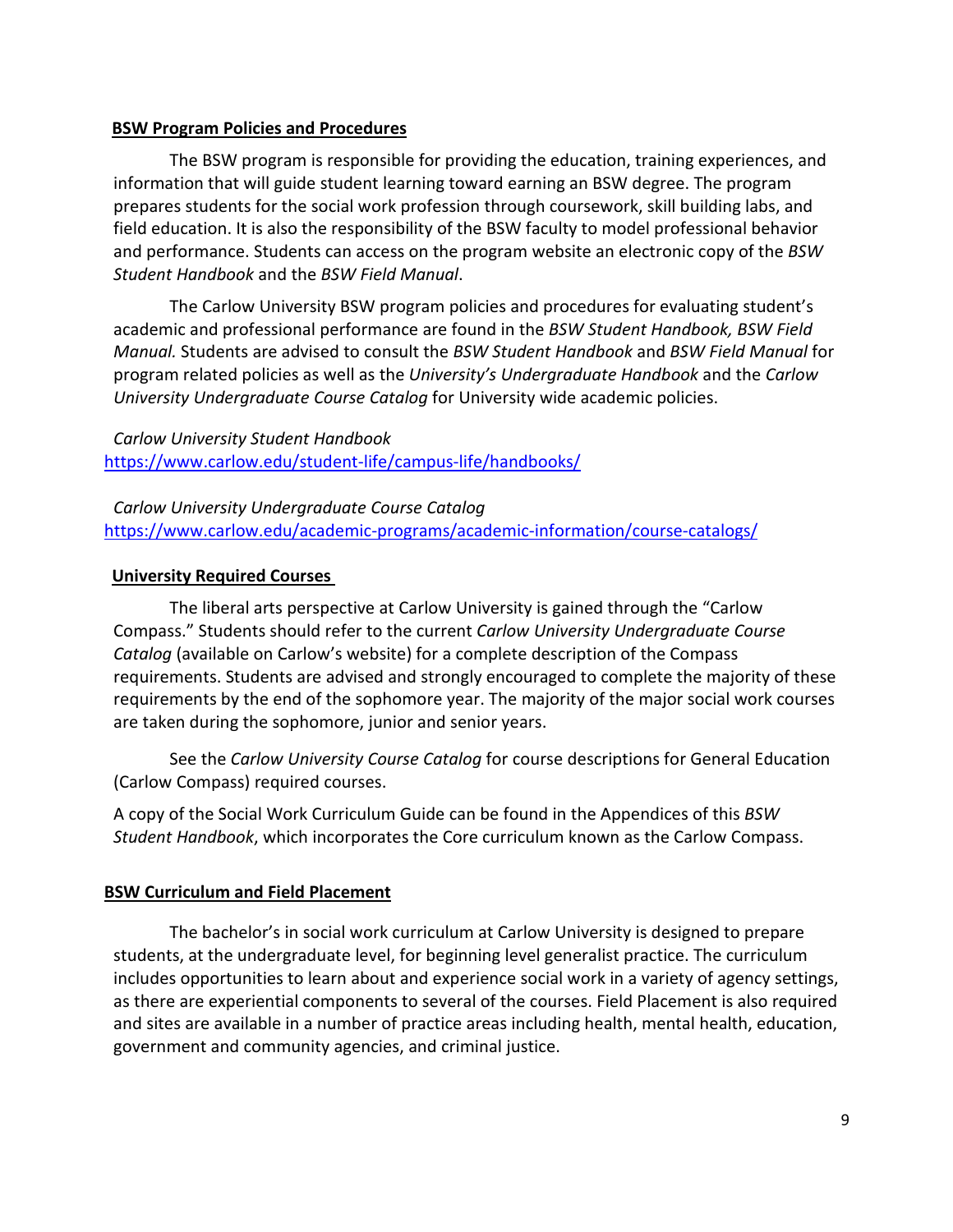## <span id="page-10-0"></span>**Purpose and Objectives of Field Instruction**

Field Education is a signature pedagogy of Social Work. According to the CSWE Educational Policy and Accreditation Standards 2.2:

> *Signature pedagogies are elements of instruction and of socialization that teach future practitioners the fundamental dimensions of professional work in their discipline—to think, to perform, and to act ethically and with integrity. Field education is the signature pedagogy for social work. The intent of field education is to integrate the theoretical and conceptual contribution of the classroom with the practical world of the practice setting. It is a basic precept of social work education that the two interrelated components of curriculum—classroom and field—are of equal importance within the curriculum, and each contributes to the development of the requisite competencies of professional practice. Field education is systematically designed, supervised, coordinated, and evaluated based on criteria by which students demonstrate the Social Work Competencies. Field education may integrate forms of technology as a component of the program* (CSWE 2015 EPAS, p.12).

[https://www.cswe.org/getattachment/Accreditation/Accreditation-Process/2015-](https://www.cswe.org/getattachment/Accreditation/Accreditation-Process/2015-EPAS/2015EPAS_Web_FINAL.pdf.aspx) [EPAS/2015EPAS\\_Web\\_FINAL.pdf.aspx](https://www.cswe.org/getattachment/Accreditation/Accreditation-Process/2015-EPAS/2015EPAS_Web_FINAL.pdf.aspx)

**Field Placement and Field Seminar are the final courses student take in the BSW Program. All required pre-requisites from the Compass and Social Work curriculum are to be complete BEFORE a student enrolls in Field Placement and Seminar**. Faculty advisors are available for consultation and assistance throughout the student's educational process.

### <span id="page-10-1"></span>**Carlow University Admission**

See Carlow University Undergraduate Course Catalog for information regarding Admission to Carlow University at:

<https://www.carlow.edu/academic-programs/academic-information/course-catalogs/>

### <span id="page-10-2"></span>**Admission to the Upper Level of the Program and Field Placement**

Students identified as social work majors may be considered for admission to advanced level courses of the Carlow University Social Work Department. After completion of the courses listed below, and an acknowledgment of a commitment to the profession, students may apply to the upper level of the program and field placement.

Students enrolling at Carlow for the BSW program during academic year 2021 – 2022 and after are required to complete *SW 399 Professional, Ethical, Leadership in Social Work*  during their junior fall term during which the application process is part of the course requirements.

- Students submit the following:
- *1)* Application form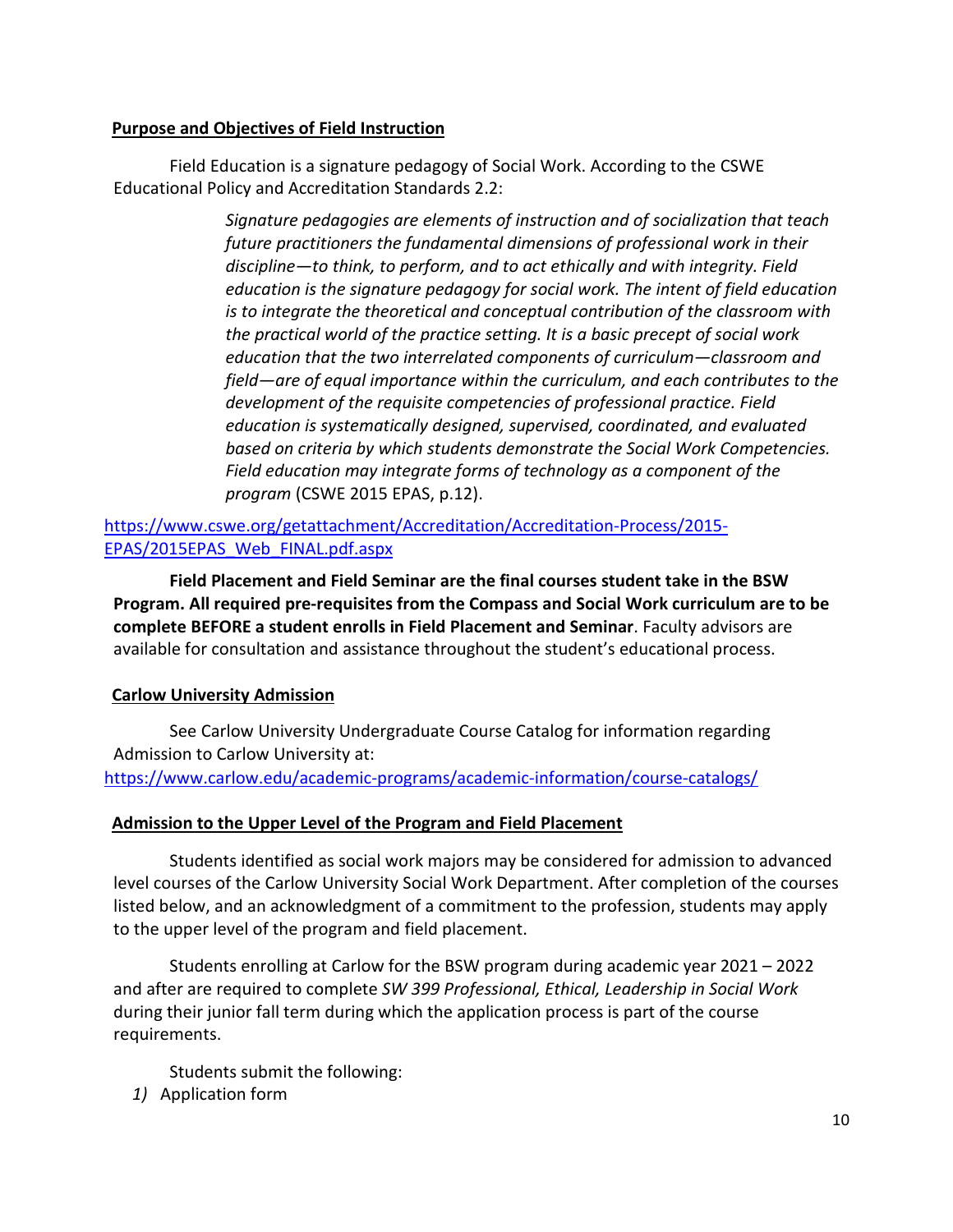- *2)* Essay
- *3)* Advisor verification
- *4)* Volunteer hours verification
- *5)* Reference letter
- *6)* Resume
- *7)* Cover Letter

An example application is included in this *BSW Stud*ent *Handbook Appendices.* Please contact your academic advisor if you have questions.

Admission to the advanced level of the social work department is a formal process. Students must have a GPA of 2.5 to be fully admitted into the Upper Level of the Program and Field Placement. Students with a GPA below 2.5 may be admitted on a one semester provisional basis.

Prior to completion of the application, students must schedule a meeting with their academic adviser to ensure the student has completed all admission requirements.

The following table maps out the coursework, volunteer hours, and credit hours for eligibility to apply for Upper-Level and Field Placement.

## **Required Coursework to Apply for Upper Level & Field Placement**

The following courses are required pre-requisites you *must have completed or be currently enrolled in* when applying to the Upper Level. Successful completion of these courses is a pre-requisite to acceptance to the Upper Level:

- $\Box$  SKW 101 Foundations of Writing
- ☐ SKC 101 Communication Personal to Professional
- $\Box$  SKQ 101 Quantitative Reasoning
- $\Box$  SO 152 Introduction to Sociology
- $\Box$  PY 101 Introduction to Psychology
- ☐ BIO 157 Contemporary Biology or BIO 230 I Biological Basis of Behavior
- ☐ MAT 115 Statistics
- $\Box$  SW 104 Introduction to Social Work
- $\Box$  SW 201 Introduction to Social Welfare
- ☐ SW 214 Human Behavior and Social Environment (Offered Fall)
- $\Box$  SW 302 Case Management with Individuals (Offered Fall)
- ☐ SW 399 Professional Ethical Leadership (Offered Fall)

The following courses are required pre-requisites you *must have completed before enrolling in Field Placement.*

 $\Box$  SW 204 Theories and Methods of Practice (Offered Spring)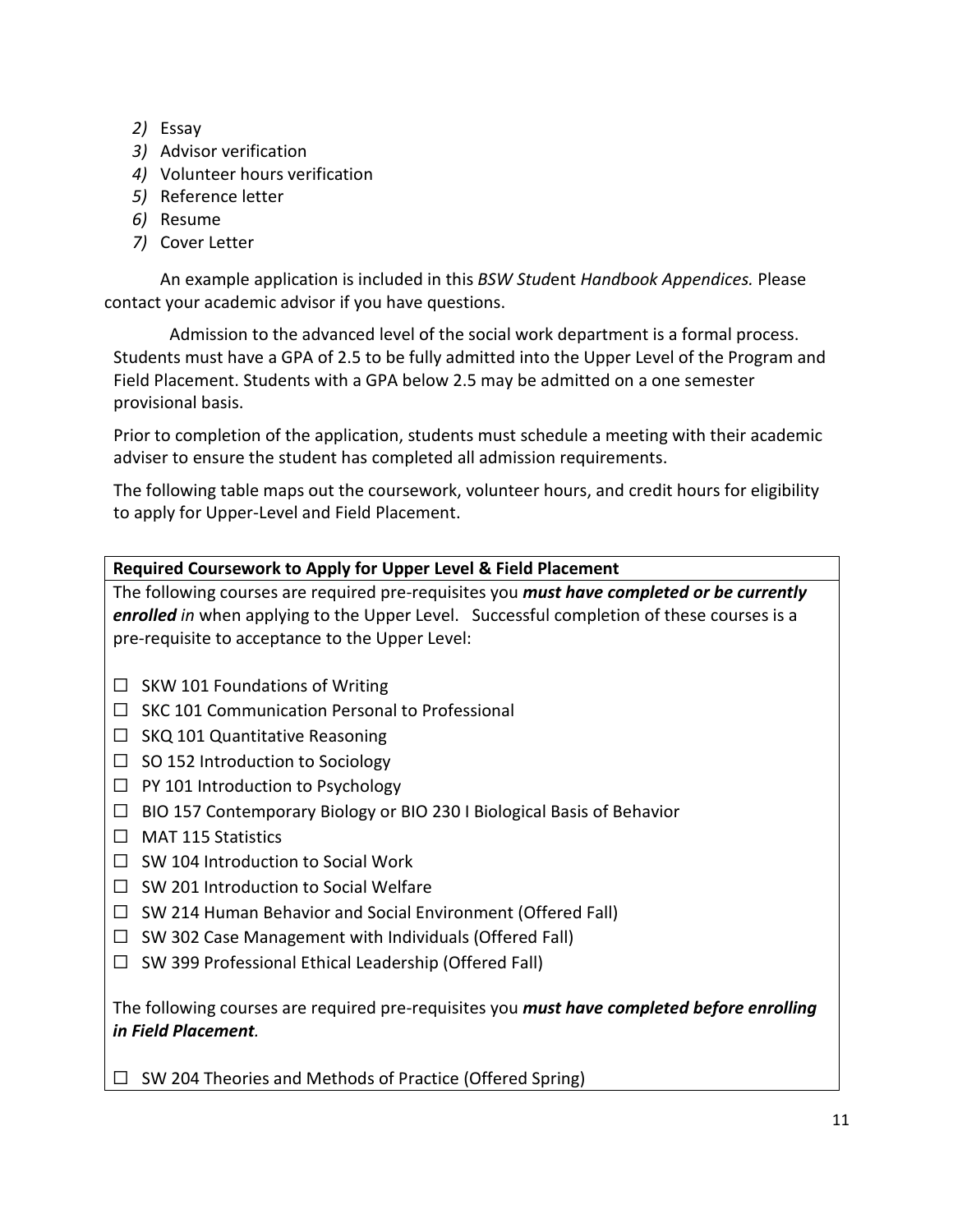- $\Box$  SW 216 Communities, Organizations (Offered Spring)
- $\Box$  SW 270 Cultural Awareness (Offered Spring)

## **Required Volunteer Hours**

Before applying to Upper Level & Field Placement, students must complete 100 hours of volunteer service before enrolling in Upper Level & Field Placement.

Students must submit letter(s) verifying a total of 100 hours of volunteer service as part of the Upper Level Application packet.

**Required Credits for Application to Upper Level & Field Placement**

You must be junior status the fall that you apply for Upper Level & Field Placement with 30 or less credits to degree completion dependent on full or part time enrollment. SW 204, SW216 and SW270 may be taken after applying to Upper-Level and *must be successfully completed before enrolling* in Field Placement.

Please answer the following, which can be found on your Program Evaluation:

Overall Credits Current Earned: \_\_\_\_\_\_\_

Overall Credits Current Remaining: \_\_\_\_\_\_\_

Overall Credits Anticipated Additional: \_\_\_\_\_\_\_

Overall Credits Anticipated Remaining: \_\_\_\_\_\_\_\_

Note: Field Placement begins when full-time students have 30 or less credits to degree completion. Review your credits listed above. If you are a part-time student and plan to remain part-time your senior year, you will need to wait to begin Field Placement until you have 18 or less credits to degree completion (as well as completion of all required prerequisite courses).

Field Placement and Field Seminar are 6 credits fall and 6 credits spring senior year.

In order to progress from one semester to the next, students must:

- Complete the program of study in the prescribedsequence.
- Maintain an overall average of 2.5.
- Earn a minimum of "C" in all social work required courses (SW prefix including cross-listed courses such as PY/SW).

Students who have identified themselves as Social Work majors should complete all aforementioned courses prior to taking other Social Work courses and must apply for admission to the upper level of the Program, meet admission criteria, and be accepted by the Program Admission Committee.

**The Social work department does not grant social work credit for life experience as previous work experience.**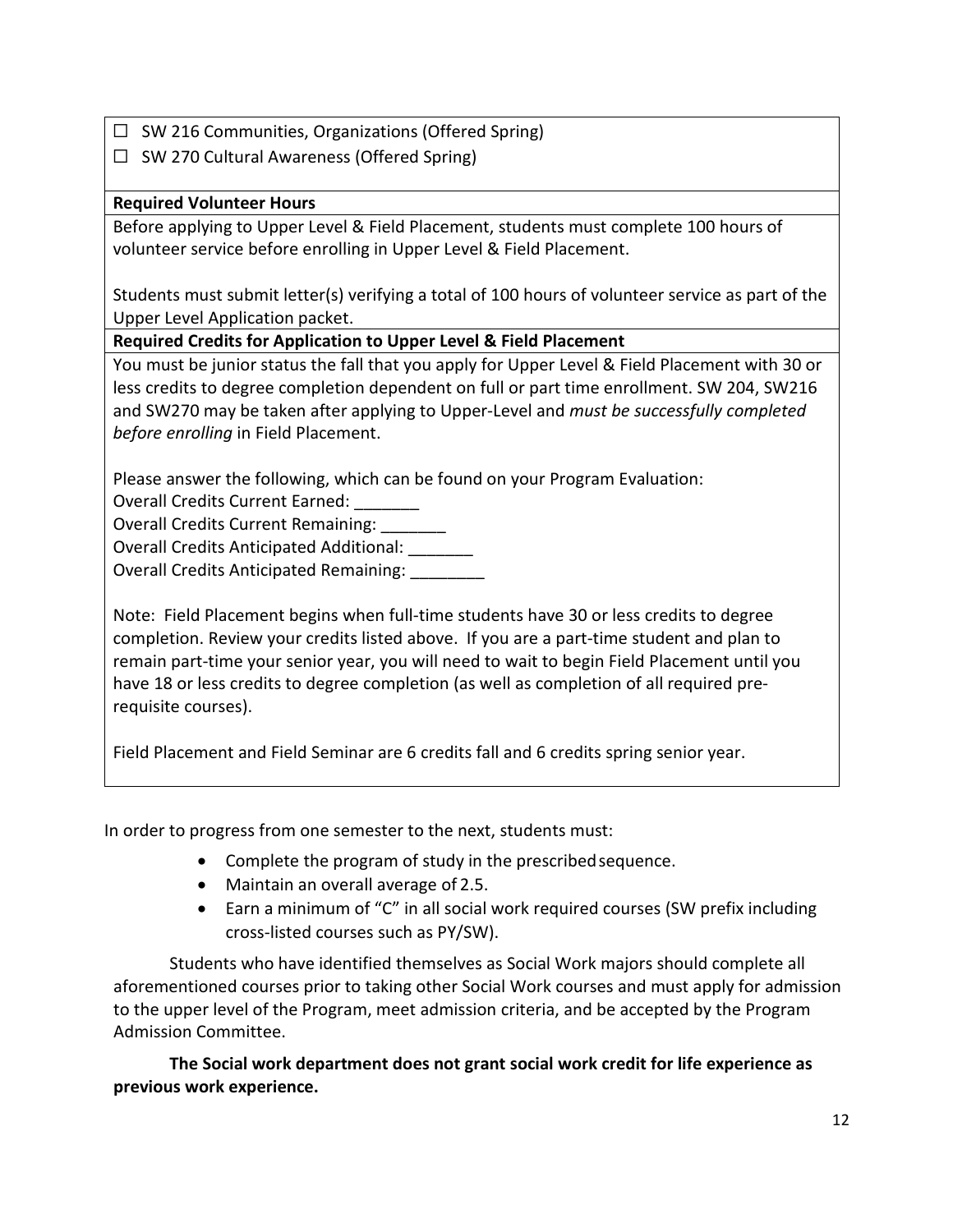Upon receipt of all application materials, the admissions coordinator will schedule an oral interview with the Program Admissions Committee. The interview with the Admissions Committee assesses student's preparedness for the upper-level and field placement as well as oral communication skills.

The decision of the Committee is based on submitted materials, the oral interview and the student's academic records. The committee members complete an oral interview rating sheet and an overall evaluation rating sheet for each student.

Following the Committee's review of all the above, the Committee's decisions are forwarded to the BSW Program Director. Upon review, each applicant is sent a letter from the BSW Program Director, which indicates the decision was "Accept," "Conditionally Accept," or "Reject" the Application. Students who receive a conditional acceptance letter are expected to adhere to the conditions outlined in the admissions letter. These students may be reinterviewed to re-assess their interest and preparedness within the subsequent year and at the time a decision will be made to accept, reject, or in special circumstances to continue the conditional acceptance with new conditions.

Students who do not satisfy the admission requirements to the upper level of the program and are rejected may not continue to take Social Work required courses, with exception of elective courses that are open to the University in general. Students admitted on a provisional status may continue to take social work required courses with close supervision and remedial work.

Performance at the "Accepted" status is required for entrance into Field Placement. Thus, attainment and maintenance of a 2.5 grade point average is necessary. Students must also demonstrate behavior and comply with the NASW Code ofEthics.

## <span id="page-13-0"></span>**Transfer Students**

In general, students from junior and community colleges who have earned an Associate in Arts degree and most who have earned an Associate in Science degree can make a smooth transfer into Carlow University. Please refer to the current *Carlow Undergraduate Course Catalog* for detailed information regarding transfer credit process.

### <span id="page-13-1"></span>**Academic Advisors**

Students are assigned advisers when they declare Social Work as a major. Advising is provided by Social Work Department faculty member. Please contact the BSW Program Director or the Registrar's office if you have questions about your advisor assignment. Typically, your advisor will advise you until you complete the Program. Field Placement advising is done by the Director of BSW Field Education. If a student would like to change her/his advisor for any reason she/he may do so by completing the Change of Advisor Form found in the Registrar's office.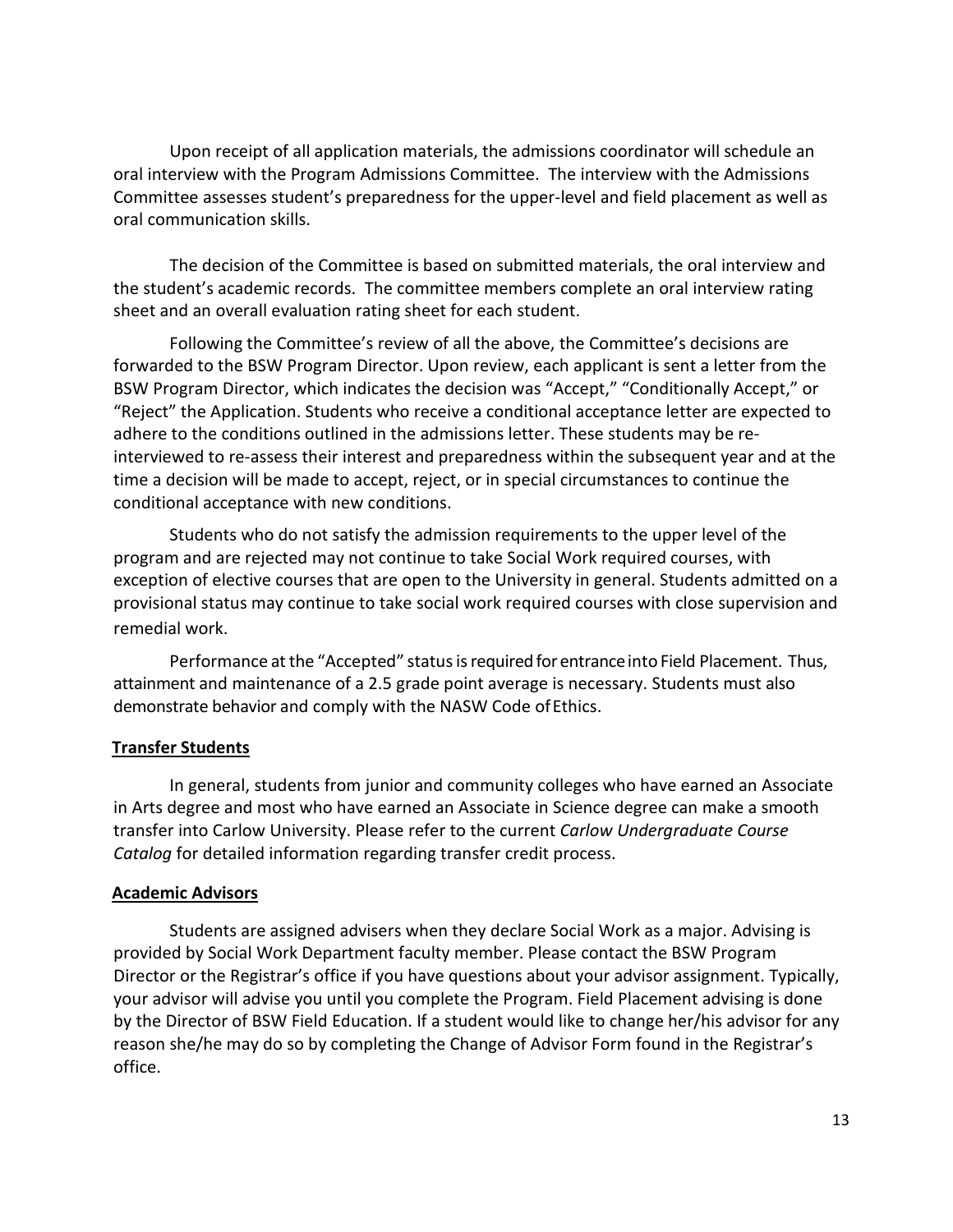Students are encouraged to seek out their academic advisor to discuss their academic program, their career goals, and other areas of interest or concern. It is important that student records match the records of the student's advisor. Therefore, students should share all relevant information with their advisor. *Students are encouraged to make an appointment for registration and advising.* If conditions prevent the student from keeping the appointment or from being on time for an advising appointment, the student should be sure to inform the advisor. If an advisor is unable to keep an appointment, the advisor will make every effort to contact the student. Make sure that the University always has an up-to-date local address and phone number. Current students should always use their Carlow email address as an official form of communication, as opposed to a personal email address. Because of the demands of registration periods, students are encouraged to make appointments for general academic concerns during less busy periods.

#### <span id="page-14-0"></span>**Registration for Courses**

It is to the student's advantage to meet with the faculty advisor prior to registration deadlines to complete registration. Before the student comes in for pre-registration, the student should review their schedule of courses and prepare a rough schedule of the courses needed to fulfill requirements. **The BSW Curriculum Guide can be found in the Appendices.**  During your advising meeting, your advisor will assist you in planning a schedule that meets your degree requirements. Students may self-register using Carlow's online system after their first year (more than 24 credits).

See the *Carlow University Undergraduate Course Catalog* for more information on Registration.

### <span id="page-14-1"></span>**Credit Load Per Semester**

The four-year degree program requires the completion of 120 credits. The normal load in any semester is 15 or 16 credits.

The **three-year degree program** also requires the completion of 120 credits therefore, for students accepted into this program, the required load for any semester is  $16 - 18$  credits and includes summer courses.

Please refer to the BSW Curriculum Guide Appendices in this *BSW Student Handbook* for the three-year degree distribution for social work students.

#### **Grade Requirements**

Students must earn a minimum of "C" in all social work required courses (SW prefix including cross-listed courses such as PY/SW).

Field Placement I and II (Fall/Spring 5 credits per term) are graded on a Pass/Fail basis.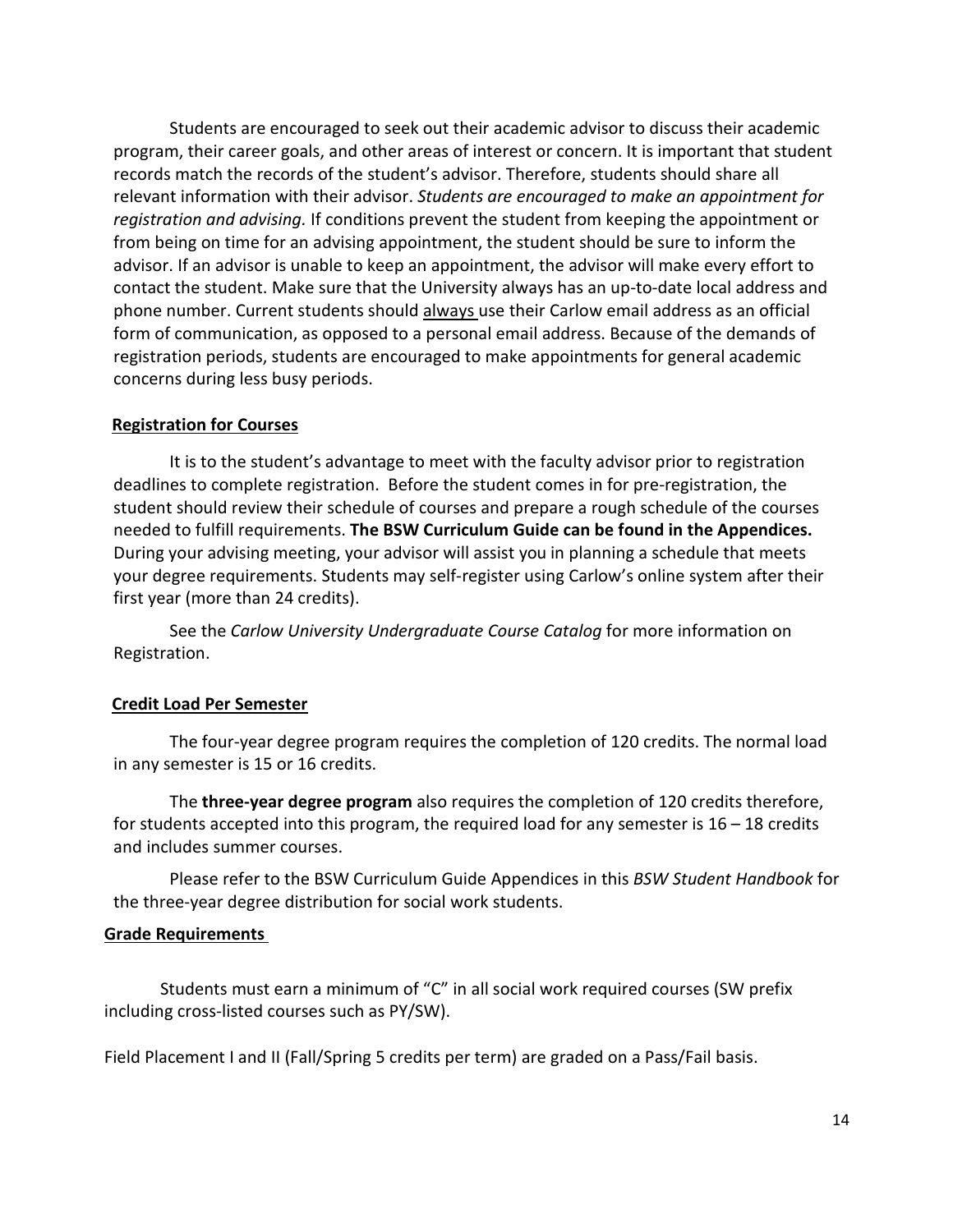Students must earn a minimum of "D" for social work required support courses which include SO 152, PY 101, MAT 115, and BIO 157.

Students must earn a minimum "D-" for University required Compass courses.

### <span id="page-15-0"></span>**Social Work Student Association**

The voice and vehicle for student involvement is the Social Work Association (SWA). In addition, SWA serves as an outlet for service and educational programming that enhances the formal educational experience, assists students in attending social work conferences and workshops, and provides fellowship and support for those pursuing common goals, both as persons and as aspiring social workers.

The Association has its own officers and Constitution. Membership is open to all students and faculty in the Social work department or who have an interest in social, educational and service programs. The Association will plan educational and social events and will be advised by a Social Work faculty member.

## <span id="page-15-1"></span>**Information Board and Facilities**

An information board outside Antonian 501 has announcements of meetings and lectures, graduate school opportunities, and other matters of general interest. Meetings and informal gatherings may be scheduled in Antonian 502 through the administrative assistants for the College.

Students may also use the lounge area in Antonian 501. All students are encouraged to check their Carlow email regularly for mail and announcements.

Information about the National Association of Social Workers (NASW) is available online at<https://www.socialworkers.org/>

### <span id="page-15-2"></span>**Student Orientation**

Each fall, a there is a mandatory annual meeting that is conducted virtually for **all** Social Work majors. The purpose of this meeting is for students to receive information and discuss program requirements and procedures.

### <span id="page-15-3"></span>**Student Feedback**

Students are encouraged to share feedback on the BSW Program with the Program Director and/or Social Work faculty at any time. In addition, the Department organizes a focus group session with students on a bi-annual basis.

### <span id="page-15-4"></span>**Written Class Assignments**

Students are expected to communicate effectively orally and in writing. These skills are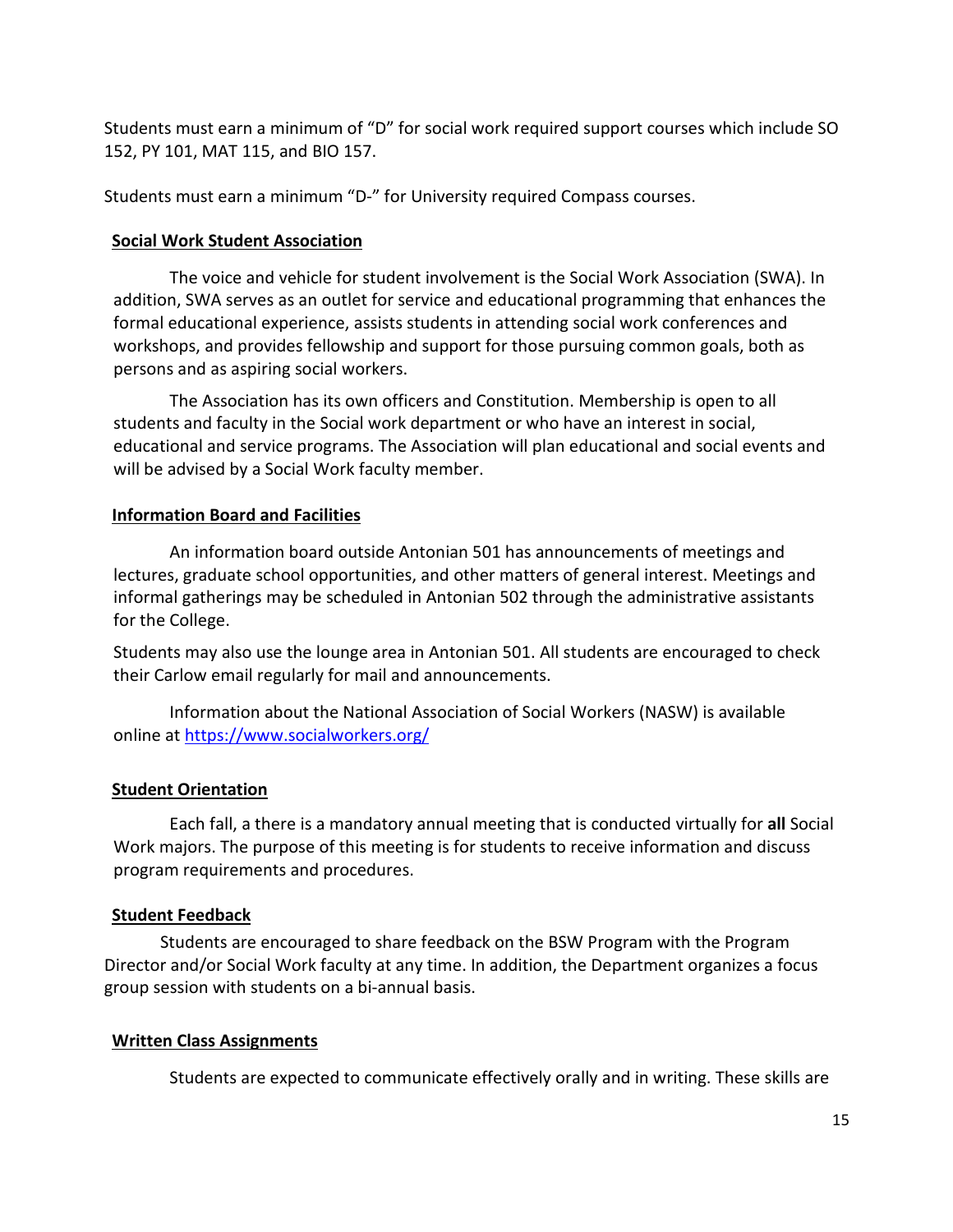essential to the social work profession. All written assignments must conform to accepted rules of and conventions of good writing.

The quality of written assignment is compromised when a student's writing skills are not well done. A student's performance suffers when a written assignment contains errors in grammar, misspelled words, improper documentation, and, in general, when a manuscript is poorly prepared. Quality writing skills are required by professional social workers who constantly communicate in writing through case documentation, reports and letters to agency personnel, clients, community members, legislators, funding sources.

The current *Publication Manual of the American Psychological Association* has been adopted by the Social work department as the style manual to be used for all written assignments. When other styles should be used, the student will be so advised by the instructor or field agency.

### <span id="page-16-0"></span>**Plagiarism and Critical Thinking**

Plagiarism is a commission of an act of academic dishonesty and leads to severe penalties in higher education. Forms of plagiarism include copying another student's work, submitting someone else's work as your own, and taking ideas from classes or readings and putting them on without acknowledgment, citations or references. Ideas, including paraphrased ones, must be given credit by showing the source with an appropriate citation or reference. Intentional or Unintentional plagiarism threatens the integrity of the student and the University.

Critical thinking is a purposeful mental activity that can be used when writing papers and reports. Critical thinking is more than reading and it allows students to produce and evaluate ideas. Students will not only possess a body of information but will also be able to apply it to academic study and the Social Work profession and demonstrate it to instructors.

### <span id="page-16-1"></span>**Academic Integrity and Ethical Behavior**

Students are responsible for knowing and adhering to academic policies and ethical behavior as indicated in the Carlow University Undergraduate Course Catalog, Carlow University Student Handbook as well as the Social Work Department policies and ethical behavior outlined in the BSW Student Handbook and BSW Field Manual. The BSW Program reserves the right to terminate a student from the program for reasons of academic and/or professional performance.

The BSW Program follows Carlow University's academic policies including but not limited to Academic Integrity Policy, Student Code of Conduct, Academic Grievance Procedure detailed in the current *Carlow University Undergraduate Catalog, the BSW Student Handbook and the Carlow Undergraduate Student Handbook.* 

## <span id="page-16-2"></span>**Academic Performance**

## *Academic Standing*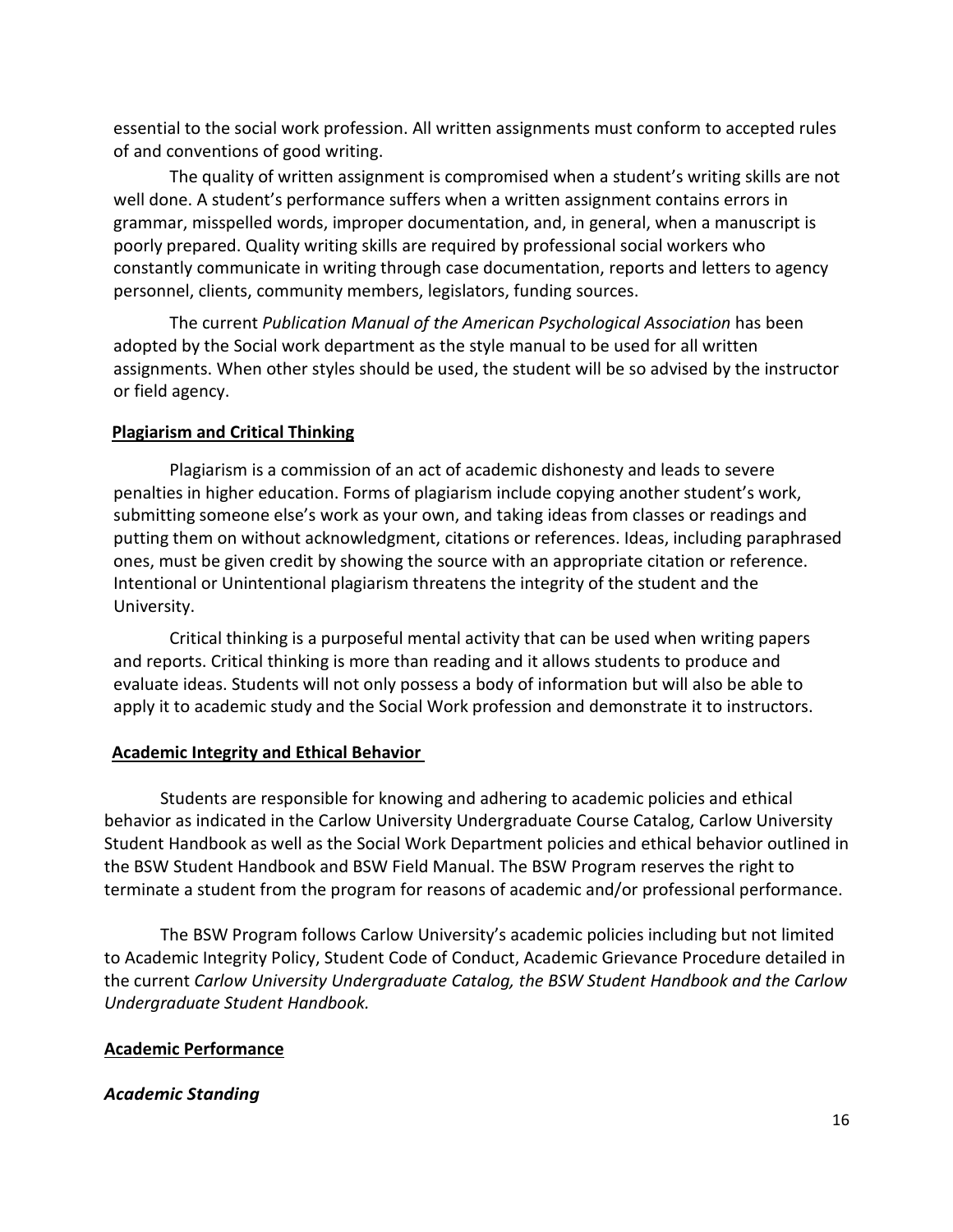*Carlow University requires that students maintain satisfactory academic progress while attending the institution. In order to maintain satisfactory academic progress, a student must have a cumulative GPA of at least 2.0 and earn at least 67% of cumulative credits attempted.*

### *Procedure*

*All undergraduate students' academic records are reviewed at the end of each semester. The review includes an examination of the student's cumulative GPA and the percentage of credits earned versus credits attempted.*

#### *Warning:*

*If a student's cumulative GPA has fallen below 2.0, or the student has earned less than 67 percent of his or her cumulative credits attempted, or both, the student will be placed on academic warning for the following semester. Students are notified in writing of their warning status. During this warning period, students must work to raise their cumulative GPA to at least a 2.0 and their cumulative credits earned to at least 67 percent of cumulative credits attempted.*

(Carlow University Undergraduate Catalog [https://www.carlow.edu/academic](https://www.carlow.edu/academic-programs/academic-information/course-catalogs/)[programs/academic-information/course-catalogs/](https://www.carlow.edu/academic-programs/academic-information/course-catalogs/) )

Social Work faculty academic advisors are copied on academic warnings that are sent to the student, as well as the BSW Program Director. Advisors are strongly encouraged to reach out to the advisee to offer the student assistance and resources. The student is prompted in the email warning to make an appointment with their advisor to seek assistance.

### <span id="page-17-0"></span>**Professional Performance in Field Placement**

While students are in Field Placement during their senior year, they are regularly and continuously evaluated in terms of their professional performance. The Carlow BSW Field Director visits each student and their field instructor at the site each semester to discuss learning goals and student performance. Students collaborate with field supervisors to develop the learning plan at the beginning of each term in relation to the CSWE competencies. Every student and Field Instructor should feel free to voice concerns or questions to the Director of Field Education so that issues can be discussed with the department faculty as needed.

In addition, each field instructor submits a mid-term evaluation via an online survey link each term. This mid-term evaluation is shared with the student and they are encouraged to discuss their performance with the field instructor. At the end of each term, the field instructor submits a final evaluation of the student vial an online survey link. This evaluation is based on the CSWE competencies.

Additional comprehensive final evaluation conducted at the close of the second semester includes: evaluation of agency, field instructor and director of field education by student;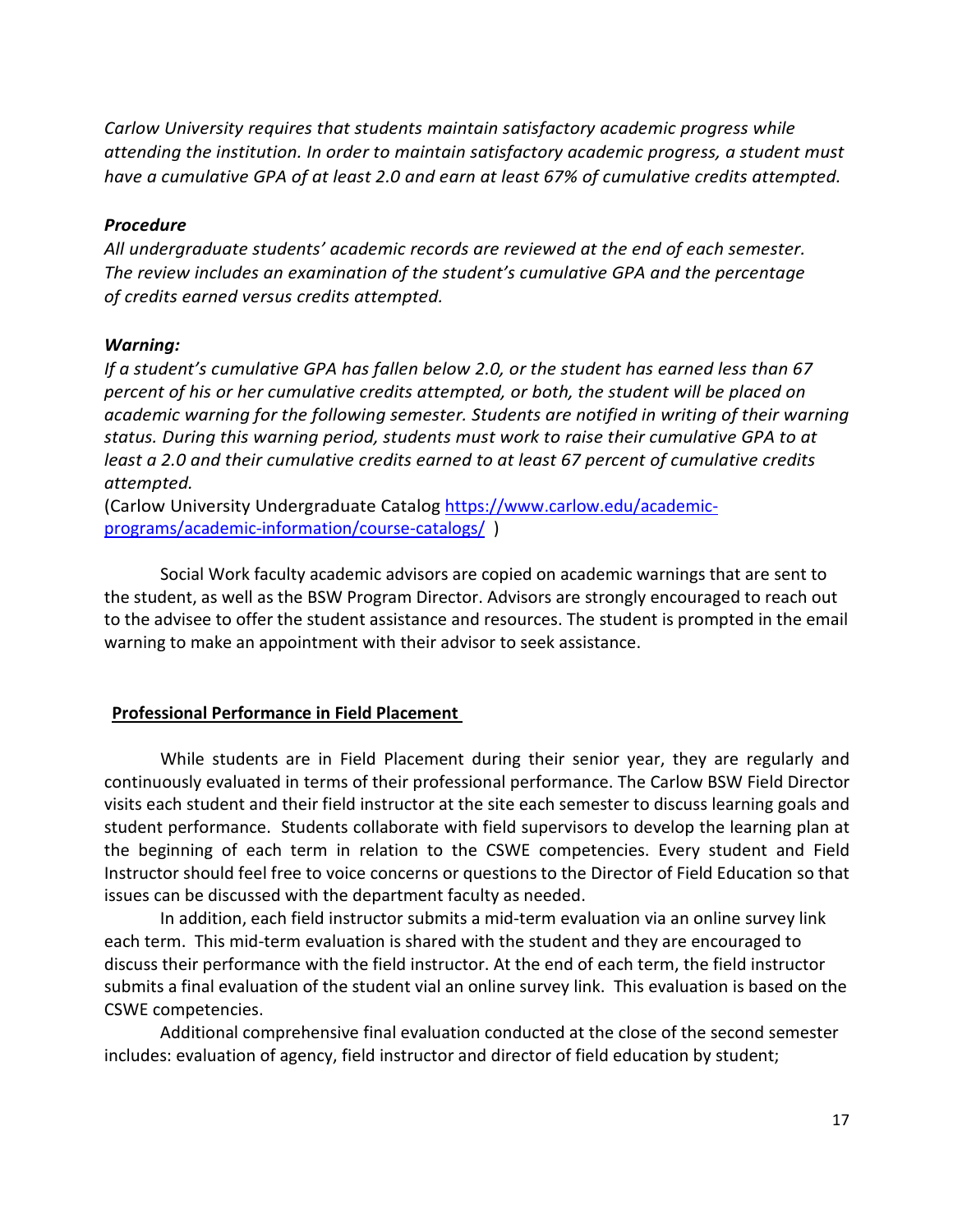evaluation of Carlow Field Placement program by the student; and evaluation of the Carlow Field Placement program by the field instructor.

More information and example documents are available in the current *BSW Field Manual*.

Students must complete a Capstone Assessment as part of Field Placement. This assessment is used by the program to determine the student's demonstrated ability to articulate their proficiency in each competency in the context of their Field Placement experience. The capstone results are graded, compiled and analyzed for year-end reporting and accreditation documents.

## *Grading*

The responsibility of assigning the final grade is that of the Director of Field Education. Students who have questions regarding a final grade, should refer to the most current BSW Field Manual available.

## *Appeal Process for Dismissal from Field*

If a student is removed from a Field Placement for non-academic reasons such as improper conduct, he/she will have the right to appeal and due process. Please refer to the current BSW Field Manual for information.

## <span id="page-18-0"></span>**Policies and Procedures for Student Termination**

Authority regarding continuance in the Social Work Program rests with the BSW Program Director in consultation with the Academic Advisor who may also consult other faculty and staff; with exception of a dismissal that is due to violation of University Policy regarding academic performance and good standing, academic integrity or student conduct. The BSW Program adheres to University policy and decision-making. A discontinuance decision is serious and may have a profound effect on a person's future career; therefore, allegations and unverified circumstances will not weigh into the discontinuance decision. A student may initiate a grievance procedure if there is dissatisfaction with the discontinuance decision.

### **Academic Dismissal Based on Carlow University Policy and Procedures**

## *Academic Dismissal:*

*At the end of the warning period, the student's academic transcript is reviewed. If the student has not met the minimum criteria for GPA and credits earned, the student is dismissed from Carlow University for one year. For first--time, first--year students, those earning a GPA below 1.0 in their first semester may be moved directly to dismissal. Students are notified in writing of their dismissal status. A student may appeal his or her dismissal.* (Carlow University Undergraduate Catalog [https://www.carlow.edu/academic](https://www.carlow.edu/academic-programs/academic-information/course-catalogs/)[programs/academic-information/course-catalogs/\)](https://www.carlow.edu/academic-programs/academic-information/course-catalogs/)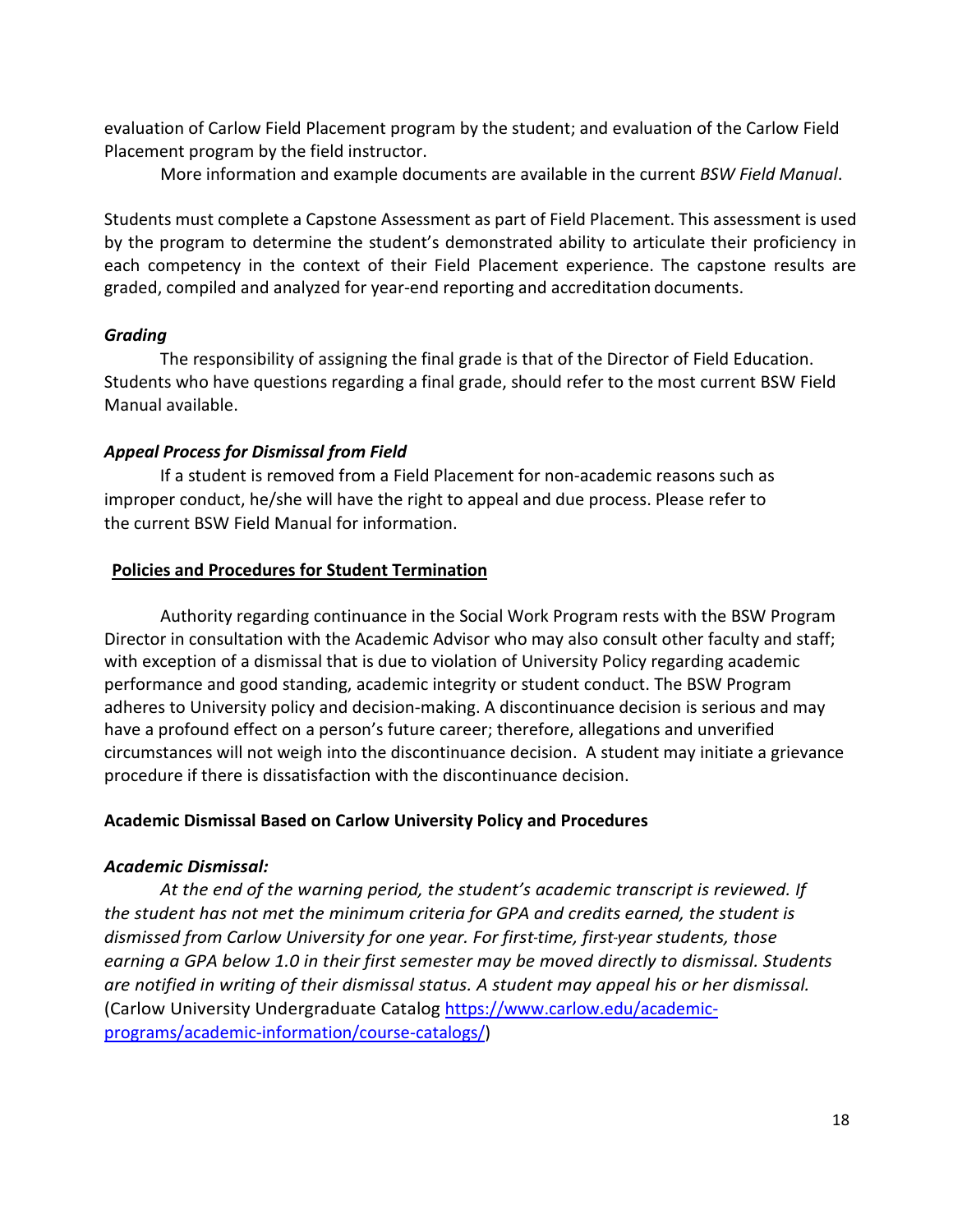When a BSW student is academically dismissed from the University, the BSW faculty advisor or Program Director, will attempt to reach out to the student to offer closure. Academic integrity violation dismissals and violations of student conduct dismissals are confidential and under the purview of University Policy.

## *Dismissal for Improper Conduct in Field Placement:*

A student can be removed from a Field Placement for improper conduct. Please refer to the current Field Manual for information.

## **Academic Grievance Procedure**

The following appeal process is the process the BSW program follows for appeal/grievance of an academic procedure, such as dismissal from the University or Field Placement. This process is the Carlow University Appeal Process as outlined in the *Carlow University Undergraduate Catalog.* (Carlow University Undergraduate Catalog [https://www.carlow.edu/academic](https://www.carlow.edu/academic-programs/academic-information/course-catalogs/)[programs/academic-information/course-catalogs/\)](https://www.carlow.edu/academic-programs/academic-information/course-catalogs/)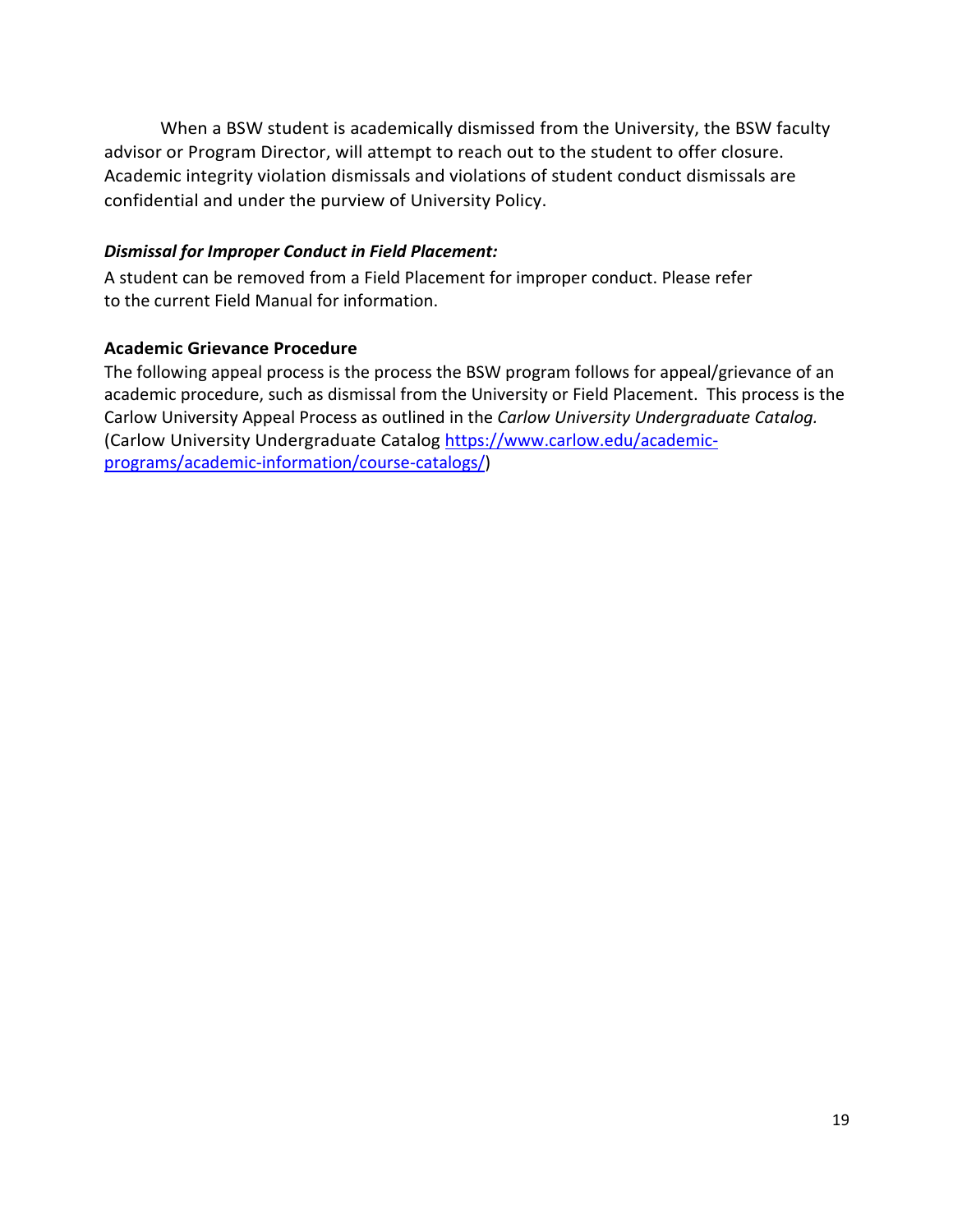## <span id="page-20-0"></span>**Appendix A: BSW Curriculum Guide**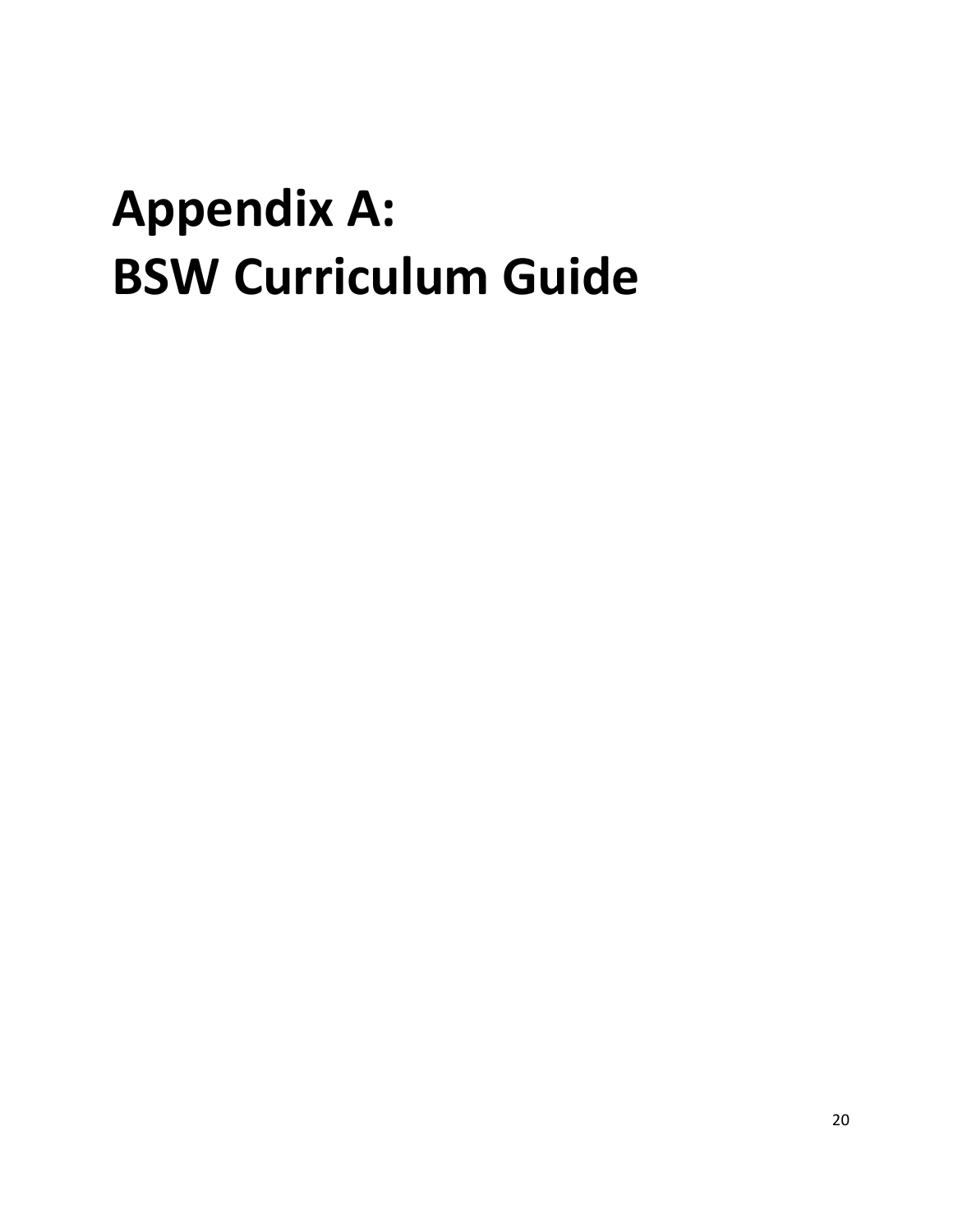## Carlow University Dept of Analytical, Physical, & Social Sciences BSW CURRICULUM GUIDE (UG sw)

*Applies to BSW Students Beginning Fall 2021 for Change in Required Social Work Major Courses*

|                | Student Name<br>Student ID#                                |      |              |  |                              |                                                                    |      |                |
|----------------|------------------------------------------------------------|------|--------------|--|------------------------------|--------------------------------------------------------------------|------|----------------|
| <b>Compass</b> | FIRST YEAR - FALL COURSES                                  | Done | Credits      |  | Compass                      | FIRST YEAR - SPRING COURSES                                        | Done | Credits        |
| <b>CTC</b>     | <b>Connecting to Carlow</b>                                |      | $\mathbf{1}$ |  |                              |                                                                    |      |                |
| <b>SKW</b>     | <b>SKW101 Foundations of Writing</b>                       |      | 3            |  | <b>SKC</b>                   | <b>SKC101 Communication Personal to</b><br>Professional            |      | 3              |
| CE             | <b>Critical Exploration 148</b><br>(Covers 1 Breadth Area) |      | 3            |  | C&A                          | Contemplation & Action 149<br>(Covers 1 Breadth Area)              |      | 3              |
| S              | <b>SO152 Intro to Sociology</b>                            |      | 3            |  | Ε                            | <b>Breadth Expression or Elective</b>                              |      | 3              |
| N              | PY101 Intro to Psychology                                  |      | 3            |  | W                            | Breadth Wisdom or Elective                                         |      | 3              |
| S              | <b>SW104 Intro to Social Work</b>                          |      | 3            |  | N                            | <b>BIO157 Contemporary Biology (3</b><br>credits) & Lab (1 credit) |      | 4              |
|                | MAT100 (If needed)                                         |      | $\mathbf{1}$ |  |                              |                                                                    |      |                |
|                | <b>GPA Total</b>                                           |      | $16 - 17$    |  |                              | <b>GPA Total</b>                                                   |      | 16             |
|                | SOPHOMORE YEAR - FALL COURSES                              |      |              |  |                              | SOPHOMORE YEAR - SPRING COURSES                                    |      |                |
| SKQ            | <b>SKQ101 Quantitative Reasoning</b>                       |      | 3            |  | N                            | <b>MAT115</b>                                                      |      | 3              |
|                | +SW201 Intro to Social Welfare                             |      | 3            |  | SKW                          | <b>SKW102 Foundations of Writing 2</b>                             |      | $\overline{3}$ |
|                | +SW 214 HBSE                                               |      | 3            |  |                              | ++SW204 Theories & Methods                                         |      | 3              |
|                | +SW302 Case Management with<br><b>Individuals</b>          |      | 3            |  |                              | ++SW216 Community/Organizational<br><b>Praxis</b>                  |      | 3              |
|                | 2nd Breadth Course (if needed) or<br>Elective              |      | 3            |  |                              | ++SW 270 Cultural Awareness                                        |      | 3              |
|                | <b>GPA Total</b>                                           |      | 15           |  |                              | <b>GPA Total</b>                                                   |      | 15             |
|                | JUNIOR YEAR - FALL COURSES                                 |      |              |  |                              | JUNIOR YEAR - SPRING COURSES                                       |      |                |
|                | 2 <sup>nd</sup> Breadth Course (if needed) or<br>Elective  |      | 3            |  | DE                           | Depth Experience Outside Major                                     |      | 3              |
|                | +SW304 SW with Families                                    |      | 3            |  |                              | ++SW305 SW with Groups                                             |      | 3              |
|                | +SW 399 Professional Ethical<br>Leadership (CAP I)         |      | 3            |  |                              | 2 <sup>nd</sup> Breadth Course (if needed) or<br>Elective          |      | 3              |
| <b>ESR</b>     | +SW 303 Social Welfare Policy (CAP II)                     |      | 3            |  |                              | SW Concentration/Elective or Minor                                 |      | 3              |
|                | SW Concentration/Elective or Minor                         |      | 3            |  |                              | SW Concentration/Elective or Minor                                 |      | 3              |
|                | <b>GPA Total</b>                                           |      | 15           |  |                              | <b>GPA Total</b>                                                   |      | 15             |
| ANC            | SENIOR YEAR - FALL COURSES<br>+SW421 Research 1            |      | 3            |  |                              | SENIOR YEAR - SPRING COURSES<br>++SW422 Research 2                 |      | 3              |
|                | +SW405 Field Seminar I                                     |      | $\mathbf{1}$ |  | МC                           | ++SW407 Field Seminar II                                           |      | $\mathbf{1}$   |
|                | +SW402 Field Placement I                                   |      | 5            |  |                              | ++SW406 Field Placement II                                         |      | 5              |
|                | SW Concentration/Elective or Minor                         |      | 3            |  |                              | SW Concentration/Elective or Minor                                 |      | 3              |
|                | SW Concentration/Elective or Minor                         |      | 3            |  | General Elective (if needed) |                                                                    |      | 3              |
|                | <b>GPA Total</b>                                           |      | 15           |  |                              | <b>GPA Total</b>                                                   |      | 15             |
|                |                                                            |      |              |  |                              |                                                                    |      |                |

+ OFFERED IN FALL ONLY ++ OFFERED IN SPRING ONLY Total Credits 122 - 123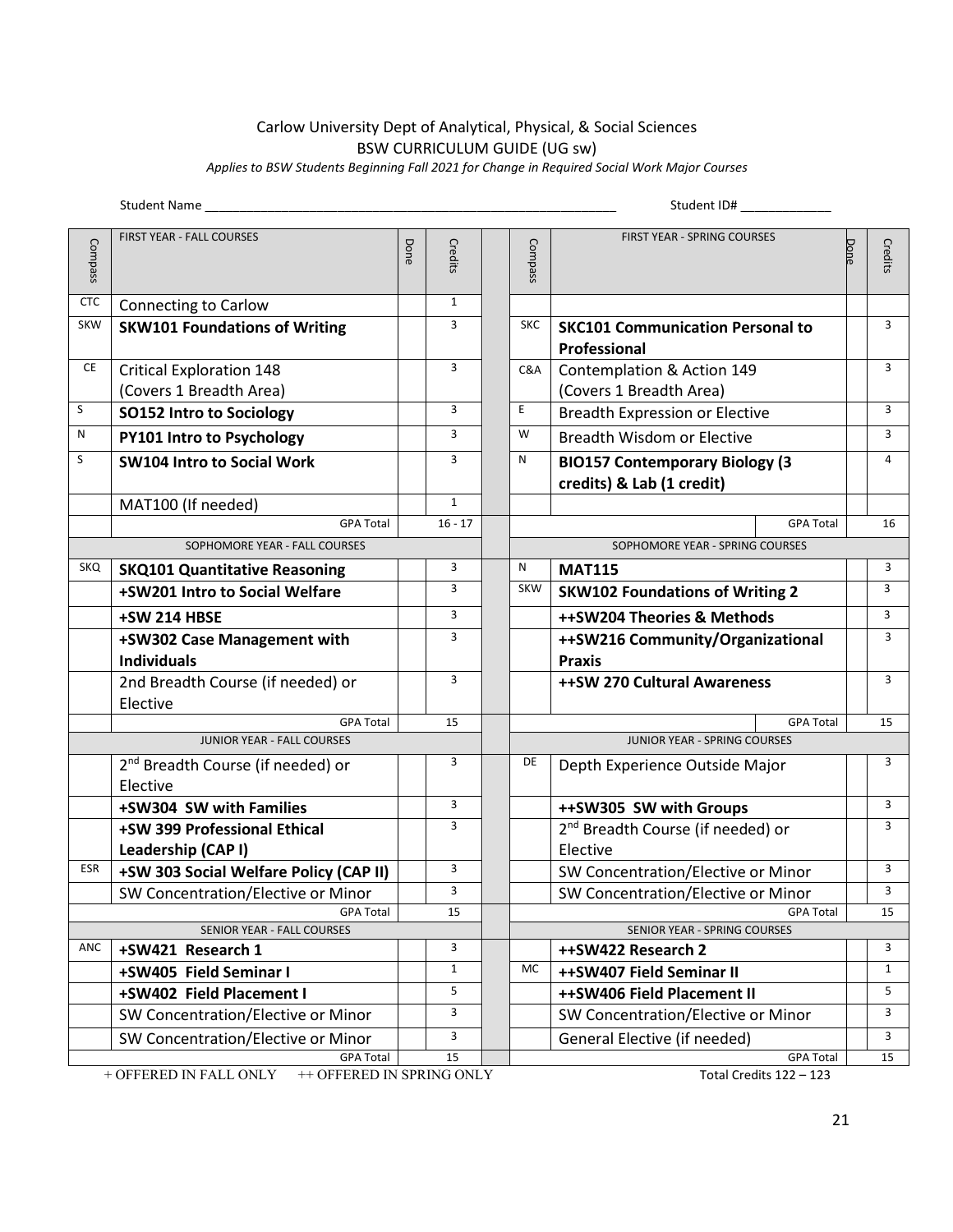#### **NOTE: BSW Major Social Work** (SW) **required courses** require **a minimum final grade "C" for successful completion.**

Social Work Concentration, Elective and Minor courses should be chosen in consultation with your faculty advisor.

**NOTE:** Students apply to the Upper-Level of the Social Work Program when they have junior status and after successful completion of or current enrollment in the following courses: SKW101, SKC101, SKQ101, BIO, PY101, SO152, MAT115, SW104, SW201, SW214, SW302,

SW399 and 100 documented volunteer hours in a social work-related

| Breadth Courses (Need at least two courses in each area) |
|----------------------------------------------------------|
| Wisdom (W)                                               |
| Expression (E)                                           |
| Natural World (N)                                        |
| Social Justice (S)                                       |

area and junior status with 30 or less credits to degree completion. SW 204, SW216 and SW270 may be taken after applying to Upper-Level and *must be successfully completed before enrolling* in Field Placement. Field Placement begins when students have 30 or less credits to degree completion.

#### **AY 2020-2021 and after: Carlow Compass Curriculum as it applies to Social Work Majors --Courses needed:**

Critical Exploration (3cr) (CE) and Contemplation & Action (3cr) (C&A)

Connecting to Carlow (1cr) (CTC)

Skills Courses (3cr each)

- -Writing (SKW) and Writing II (SKW)
- -Speaking (SKC)
- -Quantitative Reasoning (SKQ)

Breadth Experience Clusters (See graphic below)

- Four cluster areas: Natural world (N), Expression (E), Social Justice (S), Wisdom (W)
- Students are to have at least two courses in each cluster
- Natural World courses will be covered through courses required by the Social Work major
	- o These are fulfilled by PY 101, BIO 157 and MAT 115
- One Social Justice course (SO 152) will be covered through a course required by the Social Work major
	- o Social Work recommends majors take POL 101 (American Government) to fulfill the other breadth course in this cluster
- Students will need courses to cover Expression and Wisdom Clusters

o CE 148 and C&A 149, if taken in Expression or Wisdom disciplines can help fulfill these requirements

Ethics & Social Responsibility Experience (3cr) (ESR)

-This course will be fulfilled by required SW 303 (ESR)

Depth Experience (3cr) (DE)

Anchor Course (3cr) (ANC)

-This is fulfilled by SW 421

Major Capstone (3cr) (MC) -This is fulfilled by SW 407

*Transfer students complete the Compass. Transfer students with less than 24 credits take CTC 101, CE 148 and C&A 149.* 

Social Work Electives are offered on a rotation. *The Crisis and Trauma Concentration includes SW420, 430, 440 & 488. The Restorative Justice includes CRM101, 375, 285, 300, 303, & 315.* 

| <b>Fall Courses</b>                                            | <b>Spring Courses</b>                                                    |
|----------------------------------------------------------------|--------------------------------------------------------------------------|
| SW310 Youth Media Advocacy Project (Fulfills Service-Learning) | SW310 Youth Media Advocacy Project (Fulfills Service-Learning)           |
| SW352 Forensic Psychology                                      | SW280 Immigration in the U.S. (Honors course, Fulfills Service-Learning) |
| SW440 Child Abuse Prevention and Treatment                     | SW430 Crisis Intervention                                                |
| SW420 The Impact of Trauma (Accelerated format)                | SW488 Intimate Partner Violence (Accelerated format)                     |
| CRM 375 Race, Class and Justice                                | SW 438 Substance Abuse Counseling (Accelerated format)                   |
| CRM 285 Violence and Victims of Crime                          | SW 404 Grief and Loss Across the Lifespan                                |
| CRM 315 Juvenile Delinguency                                   | CRM 101 Introduction to Criminal Justice                                 |
|                                                                | CRM 300 Crime and Mental Health                                          |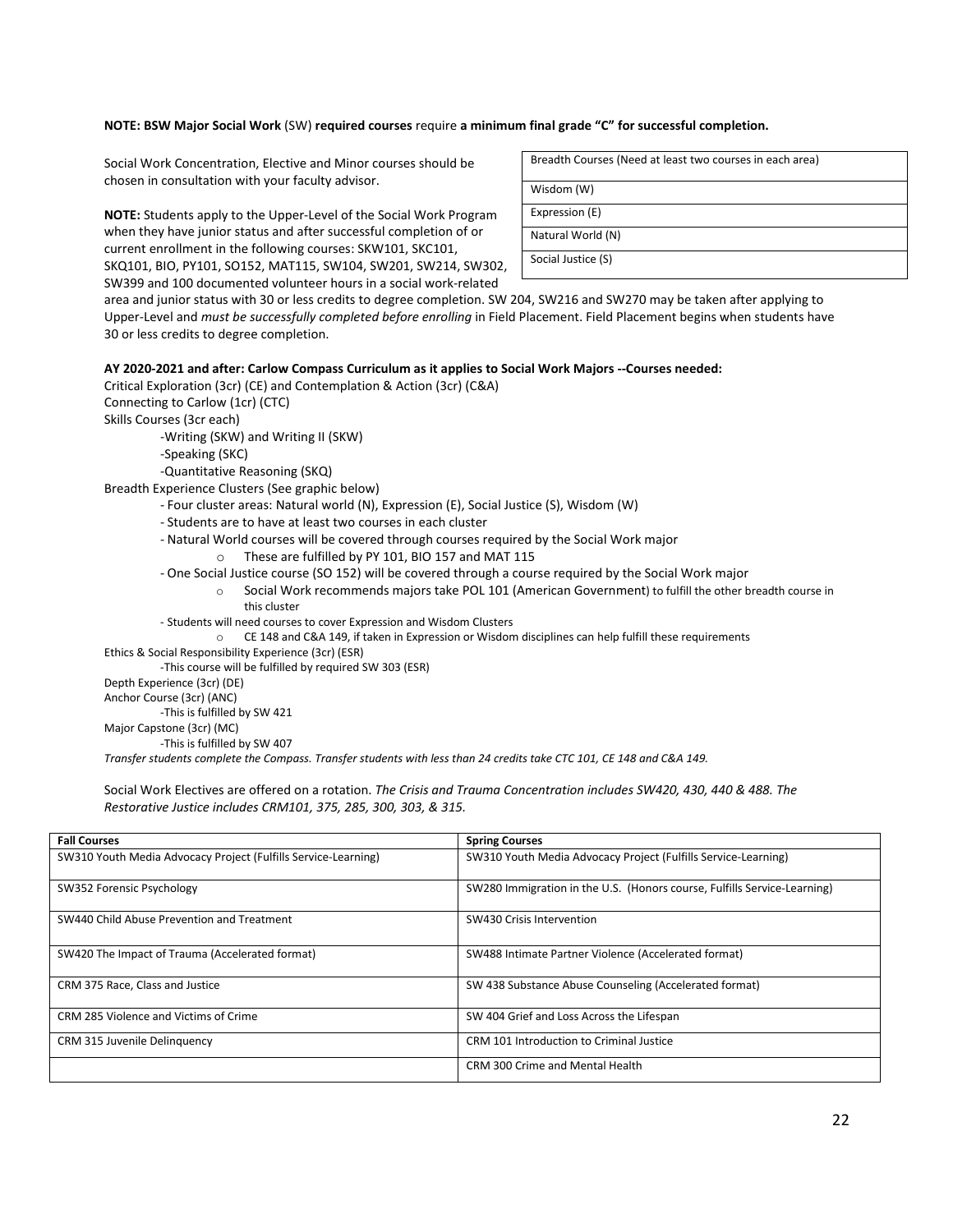| <b>Summer Course</b><br>.   |
|-----------------------------|
| CRM 303 Prisons and Society |
|                             |



Breadth Experience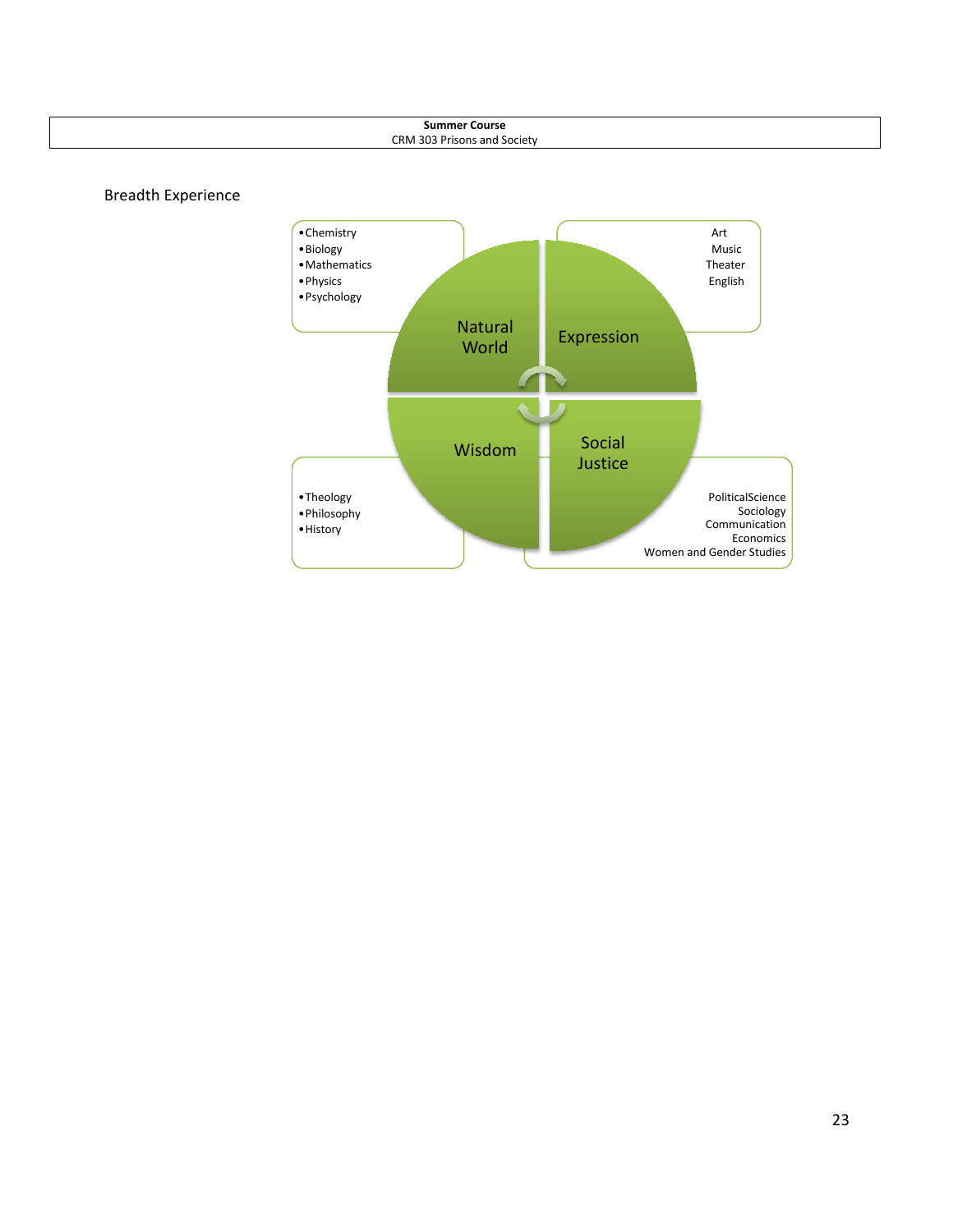## <span id="page-24-0"></span>**Appendix B: 3-Year BSW Curriculum Guide**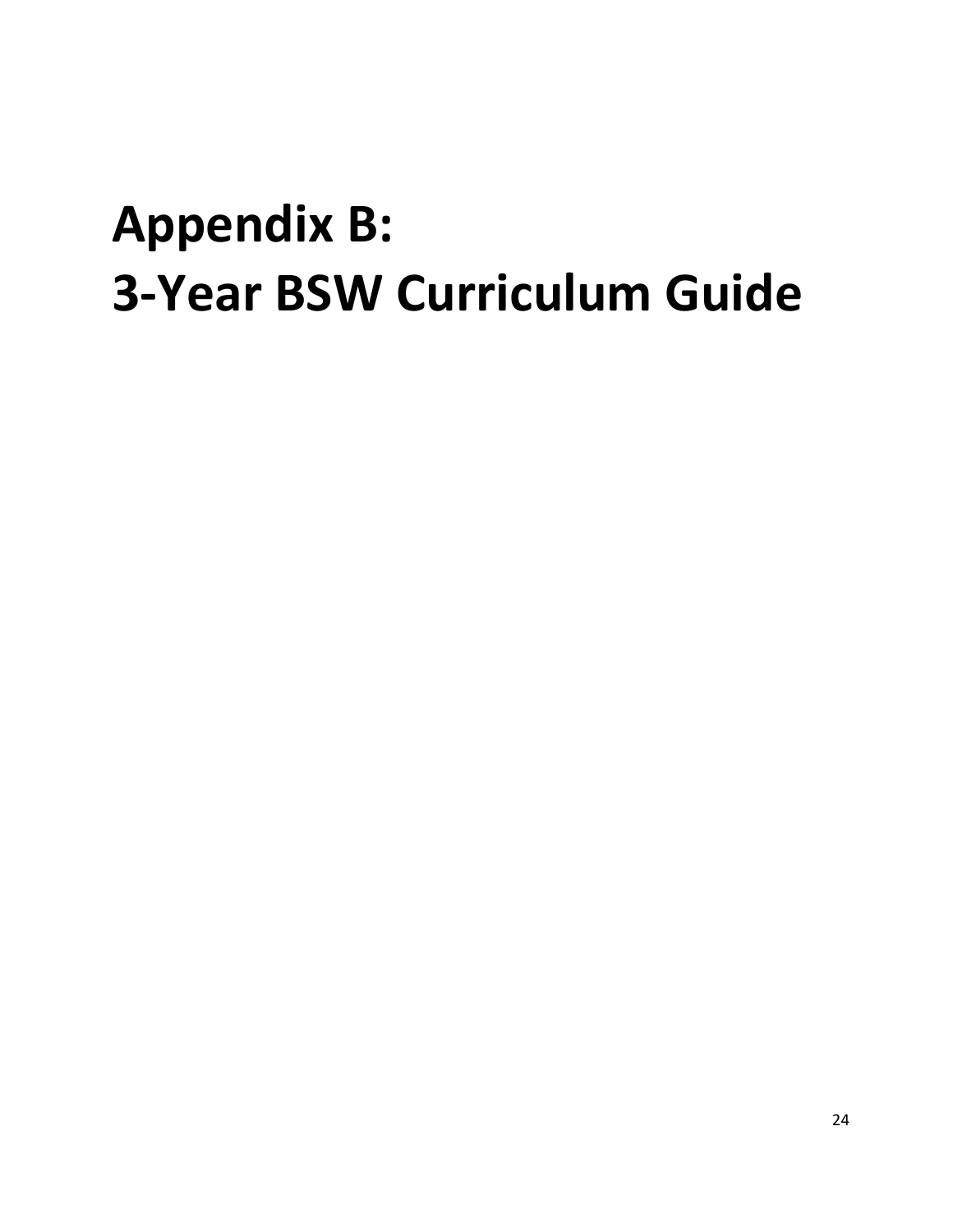#### Carlow University **THREE-YEAR PROGRAM BSW CURRICULUM GUIDE (UG SW) (Applies to BSW students beginning fall 2021)**

**Fall First Year (Credits: 16- 18) Spring First Year Summer First Year – Online (Credits 6 – 9)** +SW104 Intro to Social Work  $3 \mid +5$ W216 Comm/Org Praxis  $\mid 3 \mid$  SO152 Intro to Sociology  $\mid 3 \mid$ +SW201 Intro to Social Welfare  $3$  PY101 Intro to Psychology  $3$  Breadth Expression or Wisdom 3 Critical Exploration 148 (Covers 1 Breadth Area – take Expression or Wisdom) 3 Contemplation & Action 149 (Covers 1 Breadth Area – take Expression or Wisdom) 3 *Complete 100 hours of service*  SKC101 Communication Personal to Professional 3 SKQ101 Quantitative Reasoning 3 | Math 115 Applied Statistics | 3 SKW101 Foundations of Writing 3 | SKW102 Foundations of Writing 2 3 Connecting to Carlow  $\begin{vmatrix} 1 & \text{Breadth Social Justice} \end{vmatrix}$  3 MAT100 (If needed) 1 *Credits: 17 Credits: 18 Credits: 6-9*

| <b>Fall Second Year</b>      |    | <b>Spring Second Year</b>    |    | <b>Summer Second Year</b>    |         |
|------------------------------|----|------------------------------|----|------------------------------|---------|
| +SW214 HBSE                  | 3  | ++SW204 Theories &           | 3  | Breadth Wisdom or Expression | $3 - 6$ |
|                              |    | <b>Methods</b>               |    | (2 if have not taken any)    |         |
| +SW303 Social Welfare        | 3  | ++SW305 SW with Groups       | 3  |                              |         |
| Policy                       |    |                              |    |                              |         |
| +SW302 Casework with         | 3  | ++SW270 Cultural Awareness   | 3  |                              |         |
| <b>Individuals</b>           |    |                              |    |                              |         |
| Depth Experience Outside     | 3  | BIO157 Contemporary          | 4  |                              |         |
| Major                        |    | Biology (3 credits) & Lab (1 |    |                              |         |
|                              |    | credit)                      |    |                              |         |
| +SW 399 Professional         | 3  | SW Elective                  | 3  |                              |         |
| Ethical Leadership (CAP I)   |    |                              |    |                              |         |
| Math 115 (if not taken first | 3  | SW Elective or               | 3  |                              |         |
| summer)                      |    | SW Elective (CAP)            |    |                              |         |
| Credits:                     | 18 | Credits:                     | 19 | Credits:                     | 3 -6    |

| <b>Fall Third Year</b>    |    | <b>Spring Third Year</b>    |    |  |
|---------------------------|----|-----------------------------|----|--|
| +*SW405 Field Seminar I   |    | ++*SW407 Field Seminar II   |    |  |
| +*SW402 Field Placement I | 5  | ++*SW406 Field Placement II | 5  |  |
| +SW 421 Research 1        | 3  | ++SW422 Research 2          |    |  |
| +SW304 SW with Families   | 3  | SW Elective                 |    |  |
| SW Elective (CAP)         | 3  | SW Elective (CAP)           |    |  |
| SW Elective               | 3  | SW Elective                 | ∍  |  |
| Credits:                  | 18 | Credits:                    | 18 |  |

**+ OFFERED IN FALL ONLY ++ OFFERED IN SPRING ONLY Total Credits 122 – 123** 

**\*FIELD PLACEMENT 1 and II must occur fall/spring senior year with no courses remaining to graduate with BSW Degree.**

**NOTE: BSW Major Social Work (SW) required courses require a minimum final grade "C" for successful completion.**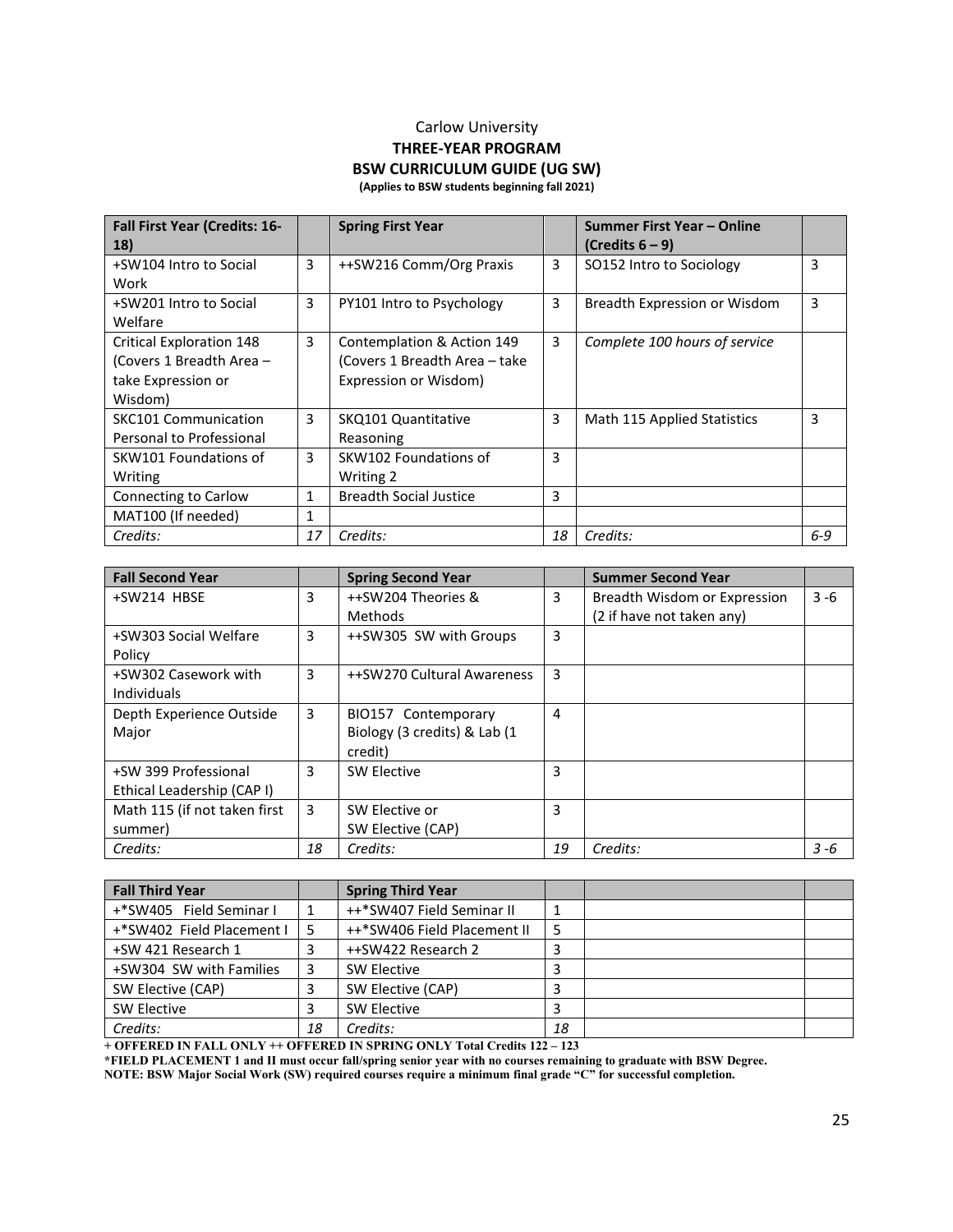**Social Work Concentration, Elective and Minor courses should be chosen in consultation with your faculty advisor**.

**NOTE: 3-year BSW students apply to Upper-Level and Field Placement Fall Second Year and must be on track with successful completion of all courses First Year and Second Year with only Fall & Spring Third Year courses remaining along with Field Placement I and II and Field Seminar I and II.**

| Breadth Courses (Need at least two courses in each area) |
|----------------------------------------------------------|
| Wisdom (W)                                               |
| Expression (E)                                           |
| Natural World (N)                                        |
| Social Justice (S)                                       |

#### **AY 2020-2021 and after: Carlow Compass Curriculum as it applies to Social Work Majors --Courses needed:**

Critical Exploration (3cr) (CE) and Contemplation & Action (3cr) (C&A)

Connecting to Carlow (1cr) (CTC)

Skills Courses (3cr each)

-Writing (SKW) and Writing II (SKW)

-Speaking (SKC)

-Quantitative Reasoning (SKQ)

Breadth Experience Clusters (See graphic below)

- Four cluster areas: Natural world (N), Expression (E), Social Justice (S), Wisdom (W)
- Students are to have at least two courses in each cluster
- Natural World courses will be covered through courses required by the Social Work major o These are fulfilled by PY 101, BIO 157 and MAT 115
- One Social Justice course (SO 152) will be covered through a course required by the Social Work major
	- o Social Work recommends majors take POL 101 (American Government) to fulfill the other breadth course in this cluster
- Students will need courses to cover Expression and Wisdom Clusters

o CE 148 and C&A 149, if taken in Expression or Wisdom disciplines can help fulfill these requirements

Ethics & Social Responsibility Experience (3cr) (ESR)

-This course will be fulfilled by required SW 303 (ESR)

Depth Experience (3cr) (DE)

Anchor Course (3cr) (ANC)

-This is fulfilled by SW 421

Major Capstone (3cr) (MC)

-This is fulfilled by SW 407

*Transfer students complete the Compass. Transfer students with less than 24 credits take CTC 101, CE 148 and C&A 149.* 

Social Work Electives are offered on a rotation. *The Crisis and Trauma Concentration includes SW420, 430, 440 & 488. The Restorative Justice includes CRM101, 375, 285, 300, 303, & 315.* 

| <b>Fall Courses</b>                                            | <b>Spring Courses</b>                                                    |  |  |  |
|----------------------------------------------------------------|--------------------------------------------------------------------------|--|--|--|
| SW310 Youth Media Advocacy Project (Fulfills Service-Learning) | SW310 Youth Media Advocacy Project (Fulfills Service-Learning)           |  |  |  |
| SW352 Forensic Psychology                                      | SW280 Immigration in the U.S. (Honors course, Fulfills Service-Learning) |  |  |  |
| SW440 Child Abuse Prevention and Treatment                     | SW430 Crisis Intervention                                                |  |  |  |
| SW420 The Impact of Trauma (Accelerated format)                | SW488 Intimate Partner Violence (Accelerated format)                     |  |  |  |
| CRM 375 Race, Class and Justice                                | SW 438 Substance Abuse Counseling (Accelerated format)                   |  |  |  |
| CRM 285 Violence and Victims of Crime                          | SW 404 Grief and Loss Across the Lifespan                                |  |  |  |
| CRM 315 Juvenile Delinguency                                   | CRM 101 Introduction to Criminal Justice                                 |  |  |  |
|                                                                | <b>CRM 300 Crime and Mental Health</b>                                   |  |  |  |
| <b>Summer Course</b>                                           |                                                                          |  |  |  |
|                                                                | CRM 303 Prisons and Society                                              |  |  |  |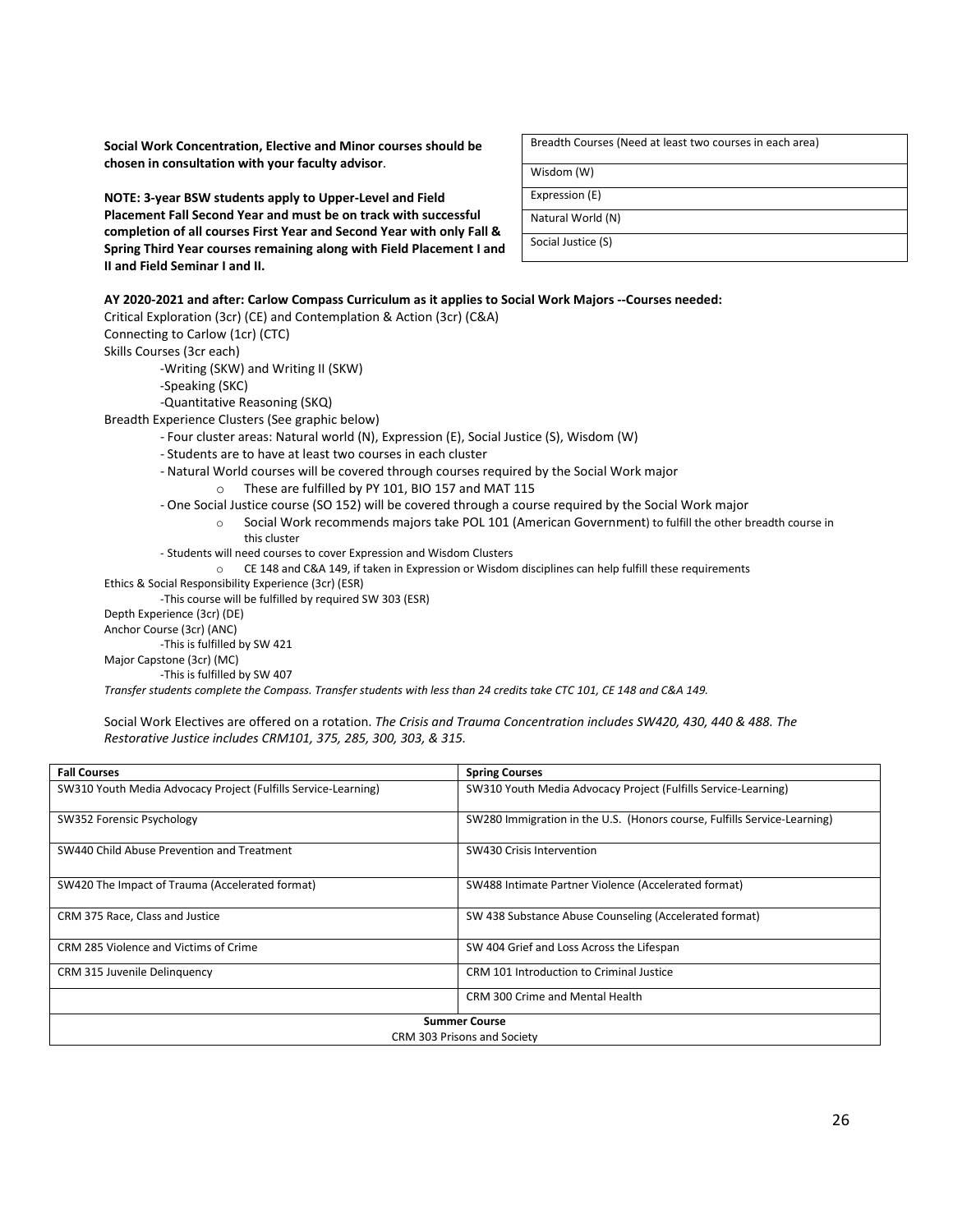## Breadth Experience

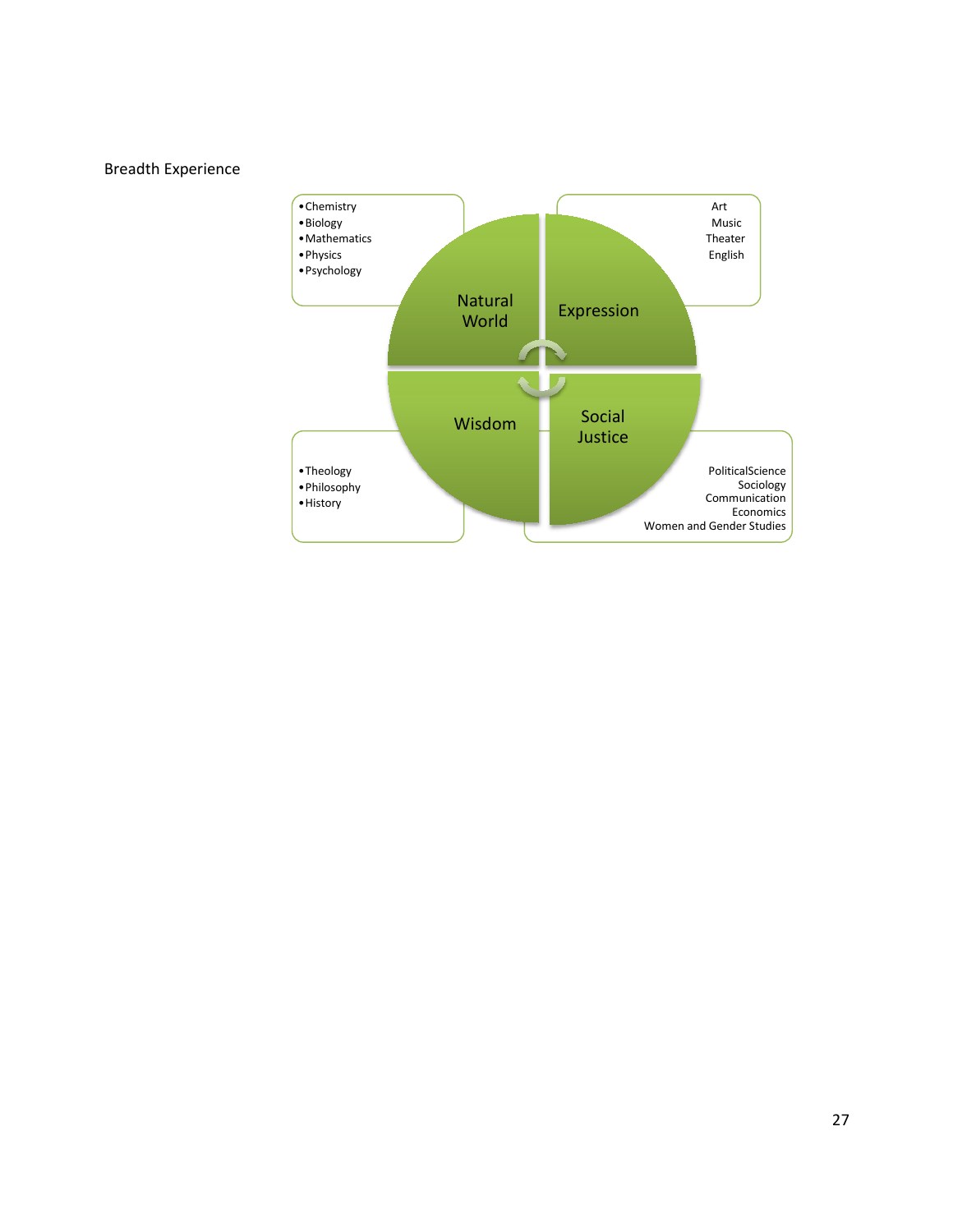# <span id="page-28-0"></span>**Appendix C: Minors and Concentrations**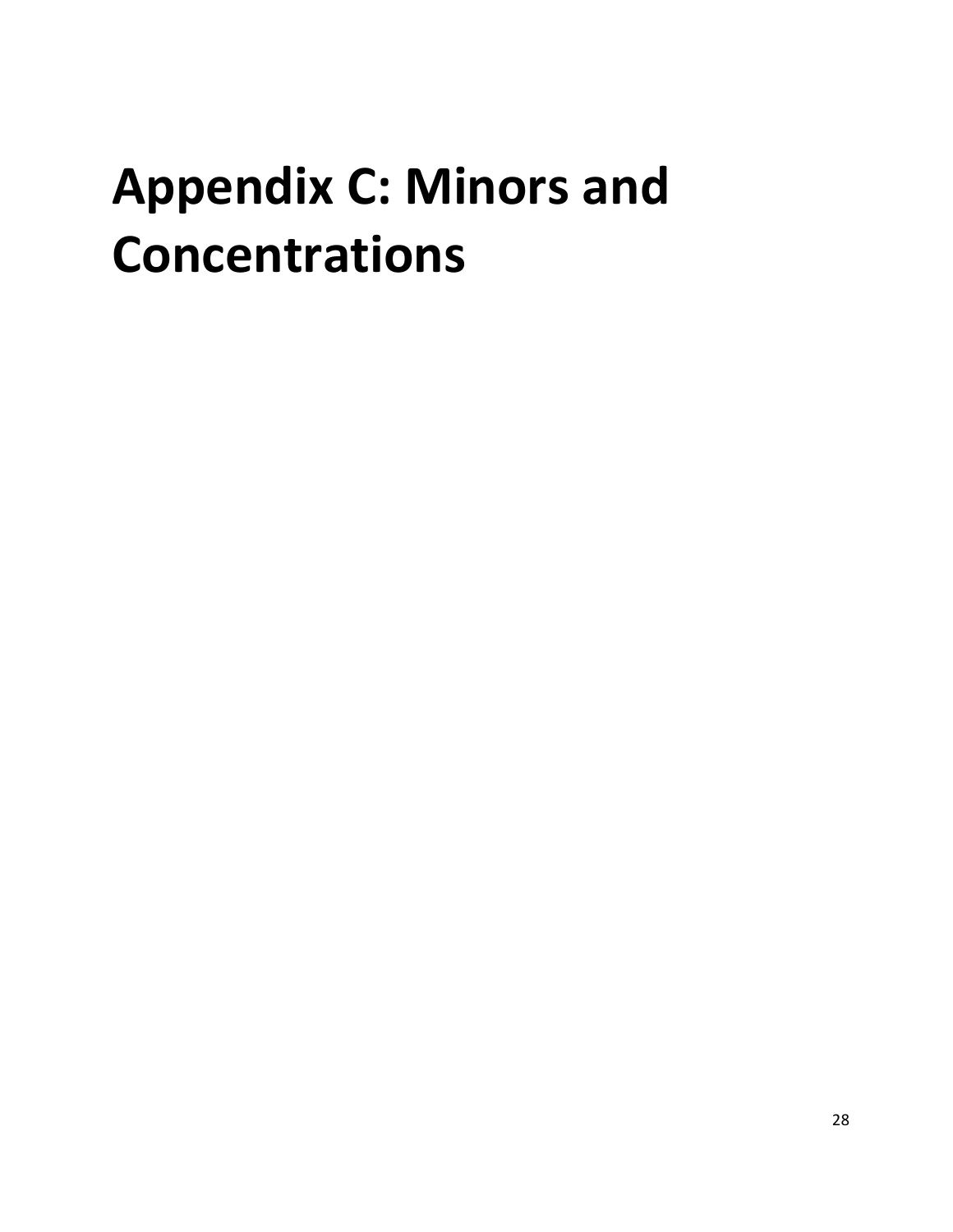#### **BEHAVIORAL HEALTH MINOR**

Carlow University students from all majors can add a minor in Behavioral Health through the Social Work department. This minor will prepare students to work in both behavioral health organizations and in settings where behavioral health impacts clients and communities such as in healthcare, education, criminal justice and advocacy. Students in this minor will learn about the profession of Social Work including how to develop cultural competence in working with diverse populations. They will explore the individual and community context of behavioral health as well as learn about case management. Two specific elective courses focused on topics such as practice with groups and families, networking in the community, crisis intervention, substance abuse or the forensic context will further prepare students to work in this arena. **18 credits (6 classes).**

| Course                                    | <b>Course Name</b>                                                   | Required or                              | <b>Number</b>  | Pre-Requisite                                        |  |  |  |  |
|-------------------------------------------|----------------------------------------------------------------------|------------------------------------------|----------------|------------------------------------------------------|--|--|--|--|
| <b>Number</b>                             |                                                                      | Elective                                 | of Credits     |                                                      |  |  |  |  |
| Required coursework (Total of 12 credits) |                                                                      |                                          |                |                                                      |  |  |  |  |
| SW 104                                    | <b>Introduction to Social Work</b>                                   | Required                                 | $\overline{3}$ | None                                                 |  |  |  |  |
| SW 214                                    | Human Behavior and the Social<br>Environment                         | Required                                 | $\overline{3}$ | SW 104 or PY<br>101<br>Introduction to<br>Psychology |  |  |  |  |
| <b>SW/PY 270</b>                          | <b>Cultural Awareness for Human</b><br><b>Services Professionals</b> | Required                                 | 3              | SW104                                                |  |  |  |  |
| SW 302                                    | Social Work with Individuals                                         | Required                                 | 3              | SW 104                                               |  |  |  |  |
|                                           |                                                                      | Elective Coursework (Total of 6 credits) |                |                                                      |  |  |  |  |
|                                           |                                                                      | Choose two of the following courses:     |                |                                                      |  |  |  |  |
| SW 204                                    | Theories and Methods of<br>Practice                                  | Elective                                 | 3              | SW 104                                               |  |  |  |  |
| <b>SW/PY 218</b>                          | <b>Forensic Treatment and</b><br>Correction                          | Elective                                 | 3              | PY 101                                               |  |  |  |  |
| SW 304                                    | Social Work with Families                                            | Elective                                 | 3              | SW 104, SW<br>204, SW302                             |  |  |  |  |
| <b>SW 305</b>                             | Social Work with Groups                                              | Elective                                 | 3              | SW 104, SW<br>204, SW302,                            |  |  |  |  |
| <b>SW/PY 352</b>                          | <b>Forensic Psychology</b>                                           | Elective                                 | 3              | PY 101                                               |  |  |  |  |
| <b>SW/PY 430</b>                          | <b>Crisis Intervention</b>                                           | Elective                                 | $\overline{3}$ | <b>SW 204 or PY</b><br>285                           |  |  |  |  |
| <b>SW/PY 438</b>                          | Introduction to Substance<br><b>Abuse Counseling</b>                 | Elective                                 | 3              | PY 101                                               |  |  |  |  |

All 18 credits must be completed with a grade of C or higher to earn the minor degree.\*

*\*Students who wish to take a course(s) who are not a Behavioral Health minor may request to enroll in the course with permission from the department chair/program director approval.* **CRISIS AND TRAUMA MINOR**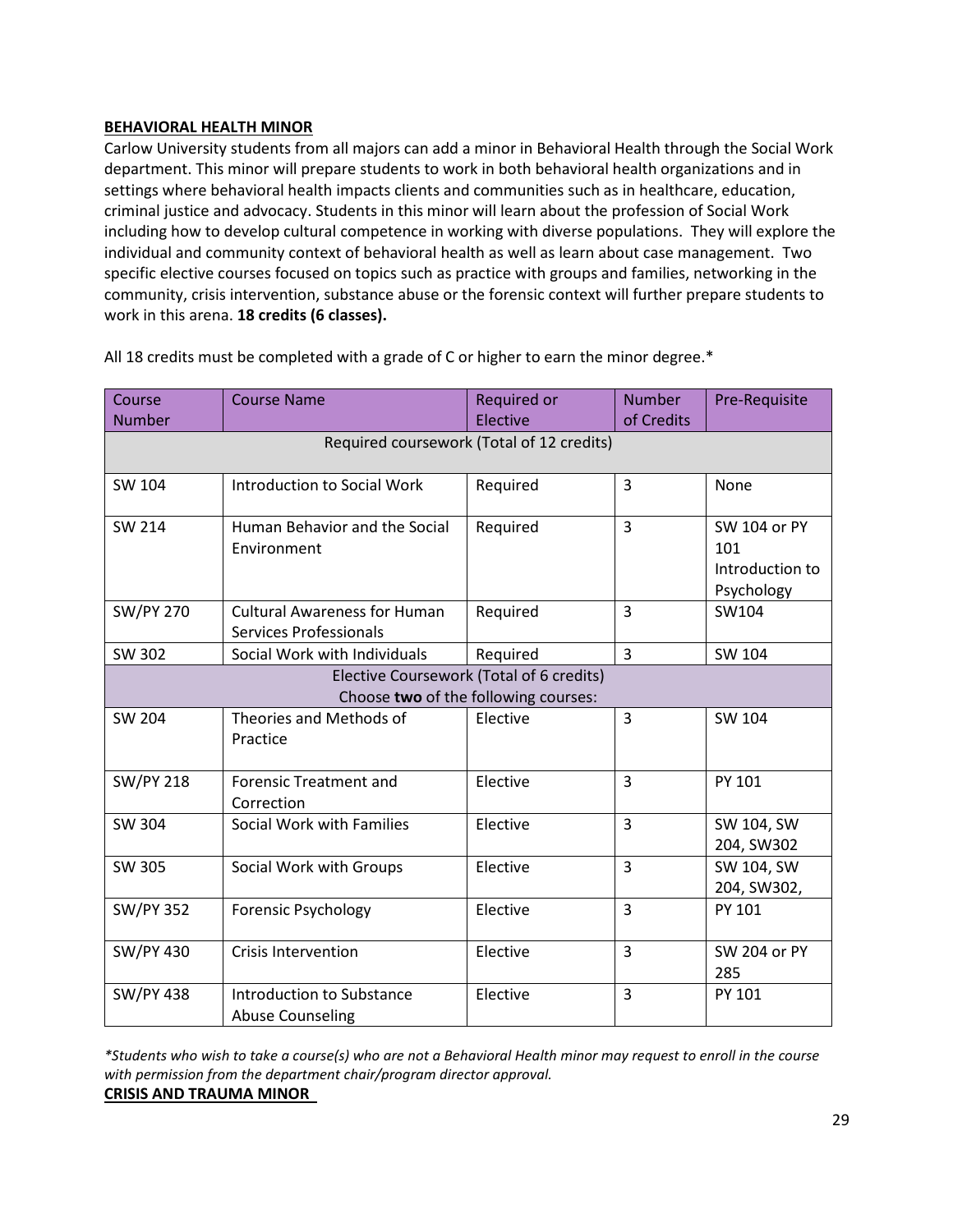The minor in Crisis and Trauma is offered though the College of Leadership and Social Change as collaboration between the Psychology Department and Counseling and the Social Work Department for students who are not majoring in Psychology or Social Work. The Psychology and Social Work Departments recognize that many individuals who do not major in these areas choose careers for which a grounding in and an understanding of trauma and crisis will help them to become better informed and ultimately more competent professionals in their fields of choice.\* **18 credits (6 classes) plus pre-requisite of 3 credits (1 class).**+

| Course                                  | <b>Course Name</b>                              | Required or                               | <b>Number</b>  | Pre-Requisite       |  |  |  |  |  |
|-----------------------------------------|-------------------------------------------------|-------------------------------------------|----------------|---------------------|--|--|--|--|--|
| <b>Number</b>                           |                                                 | Elective                                  | of Credits     |                     |  |  |  |  |  |
| Required coursework                     |                                                 |                                           |                |                     |  |  |  |  |  |
| Choose one of the following (3 credits) |                                                 |                                           |                |                     |  |  |  |  |  |
| <b>PY 285</b>                           | Introduction to Counseling                      | Required                                  | 3              | PY 101              |  |  |  |  |  |
|                                         |                                                 |                                           |                | Introduction to     |  |  |  |  |  |
|                                         |                                                 |                                           |                | Psychology          |  |  |  |  |  |
| <b>SW 204</b>                           | Theories and Methods of Direct                  | Required                                  | $\overline{3}$ | SW 104              |  |  |  |  |  |
|                                         | Practice                                        |                                           |                | Introduction to     |  |  |  |  |  |
|                                         |                                                 |                                           |                | Social Work         |  |  |  |  |  |
|                                         |                                                 | Required coursework (Total of 12 credits) |                |                     |  |  |  |  |  |
|                                         |                                                 |                                           |                |                     |  |  |  |  |  |
| <b>PY/SW 420</b>                        | Impact of Trauma                                | Required                                  | 3              | SW 104 or PY        |  |  |  |  |  |
|                                         |                                                 |                                           |                | 285                 |  |  |  |  |  |
| PY/SW 430                               | <b>Crisis Intervention</b>                      | Required                                  | 3              | SW 204 or PY        |  |  |  |  |  |
|                                         |                                                 |                                           |                | 285                 |  |  |  |  |  |
| PY/SW 440                               | Child Abuse Prevention and                      | Required                                  | $\overline{3}$ | PY 122 and PY       |  |  |  |  |  |
|                                         | Treatment                                       |                                           |                | 285 or SW 204       |  |  |  |  |  |
| <b>PY/SW 488</b>                        | Intimate Partner Violence                       | Required                                  | $\overline{3}$ | <b>SW 204 or PY</b> |  |  |  |  |  |
|                                         |                                                 |                                           |                | 285                 |  |  |  |  |  |
|                                         |                                                 | <b>Elective Coursework</b>                |                |                     |  |  |  |  |  |
|                                         | Choose one of the following courses (3 credits) |                                           |                |                     |  |  |  |  |  |
| PY 265                                  | Psychology of Women                             | Elective                                  | 3              | PY 101              |  |  |  |  |  |
|                                         |                                                 |                                           |                |                     |  |  |  |  |  |
| <b>PY 205</b>                           | Child Psychology                                | Elective                                  | 3              | PY 101 or PY        |  |  |  |  |  |
|                                         |                                                 |                                           |                | 122                 |  |  |  |  |  |
| PY 380                                  | <b>Family Counseling</b>                        | Elective                                  | 3              | <b>PY 285</b>       |  |  |  |  |  |
|                                         |                                                 |                                           |                |                     |  |  |  |  |  |
| PY 438                                  | <b>Substance Abuse Counseling</b>               | Elective                                  | 3              | PY 101              |  |  |  |  |  |
| PY/SW404                                | Grief and Loss Across the                       | Elective                                  | $\overline{3}$ | PY 101 or PY        |  |  |  |  |  |
|                                         | Lifespan                                        |                                           |                | 122                 |  |  |  |  |  |
| PY 441                                  | Parenting                                       | Elective                                  | $\overline{3}$ | PY 101 and PY       |  |  |  |  |  |
|                                         |                                                 |                                           |                | 122                 |  |  |  |  |  |

*\* Students who wish to take a course(s) and are not a declared Crisis and Trauma Minor may request to enroll in the course with permission from the department chair/program director approval.*

*+ Transfer students may substitute a transfer course for one of the above, but only with the approval of the department chairs for this minor. A minimum of nine credits in the trauma and crisis coursework must be taken at Carlow University.*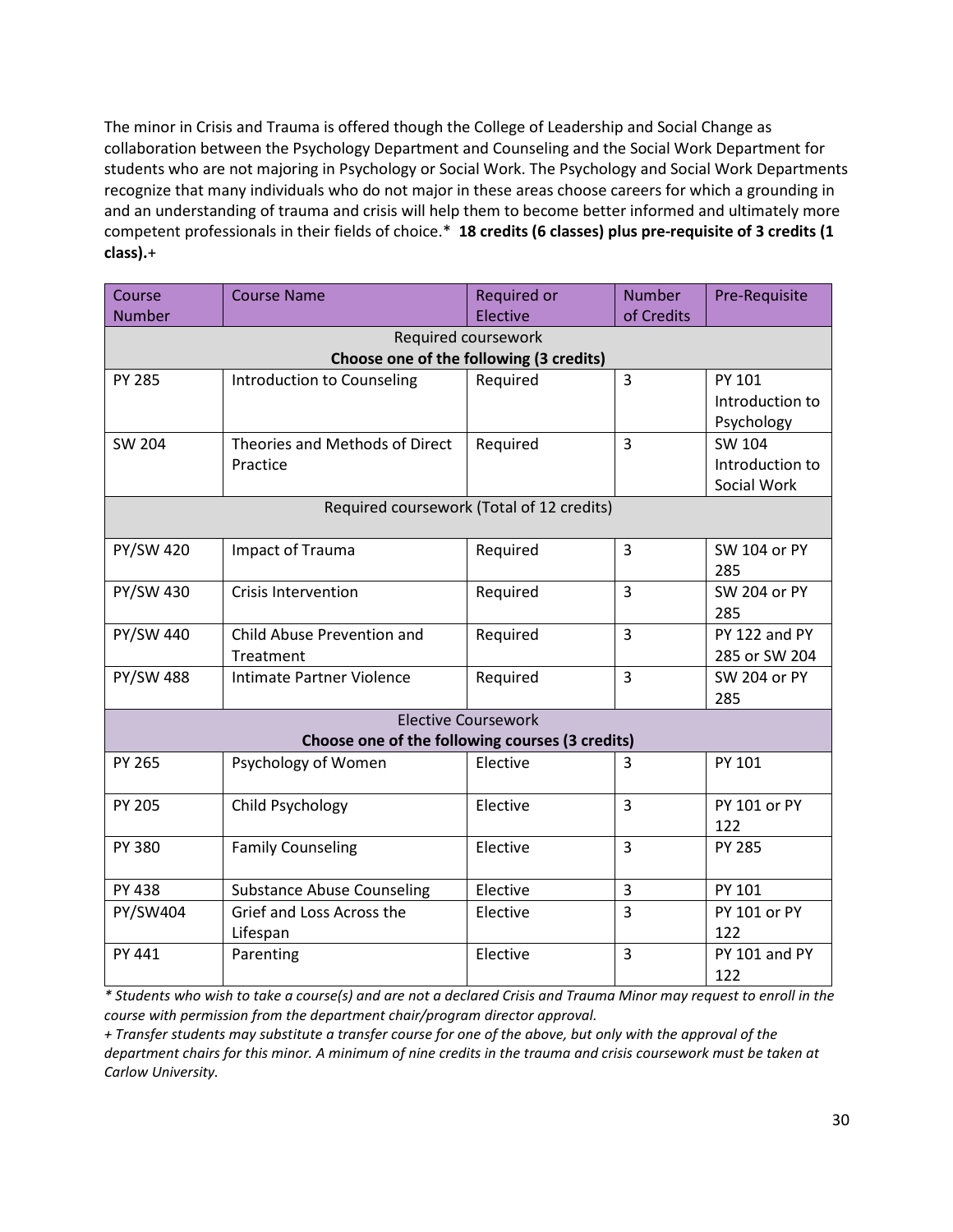## **Crisis and Trauma Concentration for Social Work and Psychology Majors**

Studies in the area of Crisis and Trauma provide a foundational focus ranging from immediate crisis assessment, intervention, and management through more specific issues such as child abuse prevention and treatment and partner violence, as well as investigating the impact of trauma for individuals and families. The concentration in Crisis and Trauma provides students with a solid foundation in theory and research pertaining to crisis, abuse and trauma.\* Students are required to satisfy the requirements for the major and take the courses listed below. A minimum of six credits in Crisis and Trauma must be taken at Carlow University. **15 credits (5 classes) plus pre-requisite of 3 credits (1 class).**

| Course                                    | Course Name                    | <b>Required or</b> | <b>Number</b> | Pre-Requisite   |  |  |
|-------------------------------------------|--------------------------------|--------------------|---------------|-----------------|--|--|
| <b>Number</b>                             |                                | Elective           | of Credits    |                 |  |  |
|                                           | Required coursework            |                    |               |                 |  |  |
| Choose one of the following (3 credits)   |                                |                    |               |                 |  |  |
|                                           |                                |                    |               |                 |  |  |
| <b>PY 285</b>                             | Introduction to Counseling     | Required           | 3             | PY 101          |  |  |
|                                           |                                |                    |               | Introduction to |  |  |
|                                           |                                |                    |               | Psychology      |  |  |
| SW 204                                    | Theories and Methods of Direct | Required           | 3             | SW 104          |  |  |
|                                           | Practice                       |                    |               | Introduction to |  |  |
|                                           |                                |                    |               | Social Work     |  |  |
| Required coursework (Total of 12 credits) |                                |                    |               |                 |  |  |
|                                           |                                |                    |               |                 |  |  |
| <b>PY/SW 420</b>                          | Impact of Trauma               | Required           | 3             | SW 104 or PY    |  |  |
|                                           |                                |                    |               | 285             |  |  |
| PY/SW 430                                 | Crisis Intervention            | Required           | 3             | SW 204 or PY    |  |  |
|                                           |                                |                    |               | 285             |  |  |
| PY/SW 440                                 | Child Abuse Prevention and     | Required           | 3             | PY 122 and PY   |  |  |
|                                           | Treatment                      |                    |               | 285 or SW 204   |  |  |
| <b>PY/SW 488</b>                          | Intimate Partner Violence      | Required           | 3             | SW 204 or PY    |  |  |
|                                           |                                |                    |               | 285             |  |  |

*\*Students who wish to take a course(s) and are not a Crisis and Trauma Concentration, may request to enroll in the course with permission from the department chair/program director approval.*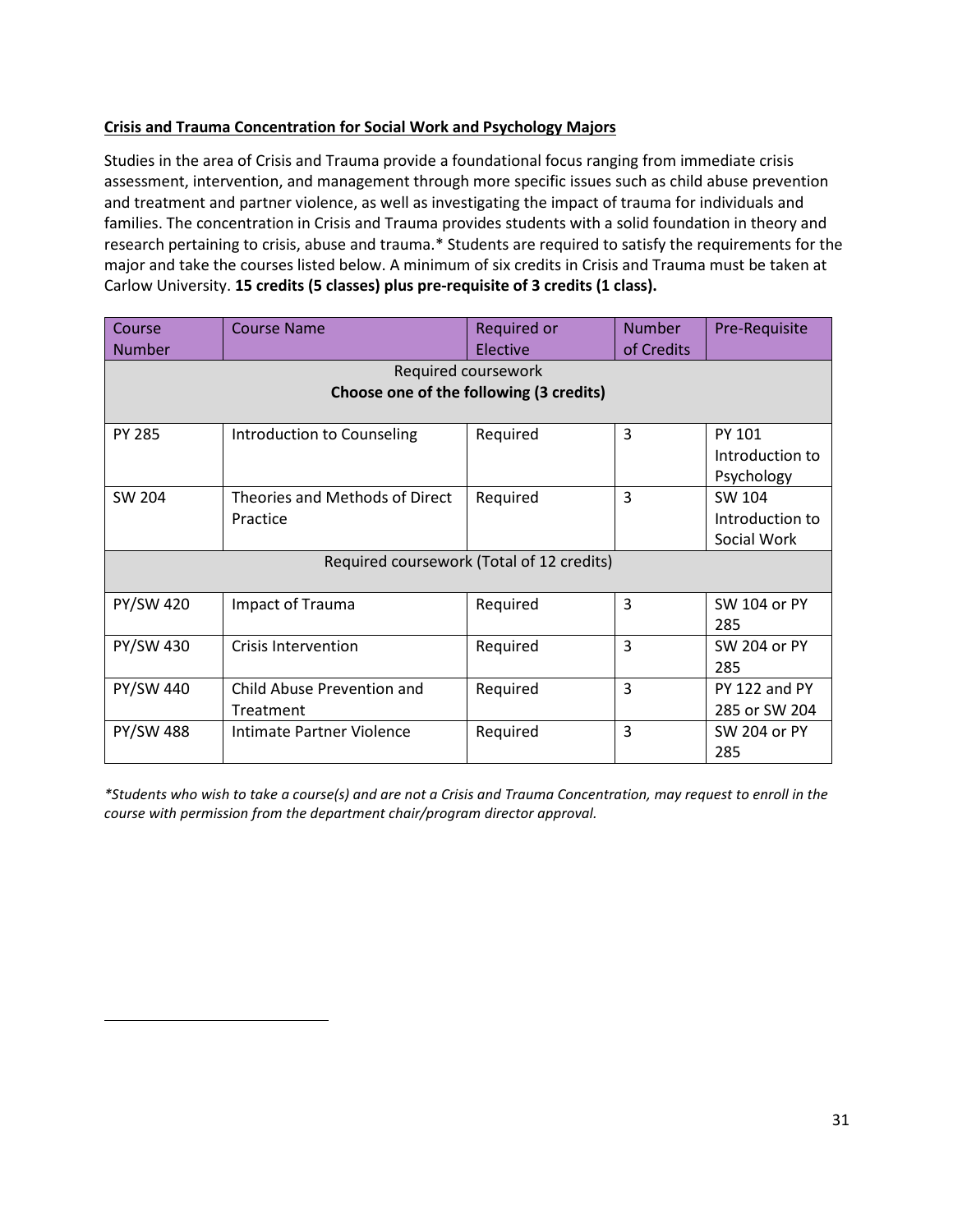#### **Restorative Justice Concentration for Social Work and Criminology Majors**

Studies in the area of Restorative Justice provide a foundational focus in addressing community-based issues pertaining to inequities in the justice system as well as alternate methods for addressing crimerelated issues beyond the typical incarceration models most often employed by the United States. Students are encouraged to consider how race and class affect interactions with the police and court systems and the concentration provides a solid foundation of theory, policy and research to help students become active change agents as they enter the workforce. A minimum of 6 credits of these selected Restorative Justice courses must be taken at Carlow University Restorative Justice Concentration These courses must be completed prior to the remainder of the concentration coursework. **12 credits (4 classes) plus pre-requisites of 6 credits, 2 classes.**

Students are required to satisfy the requirements for the major (Social Work or Criminology). In addition, students are required to complete the following courses.

| Course<br><b>Number</b>                  | <b>Course Name</b>                      | Required or<br>Elective | <b>Number</b><br>0f | Pre-Requisite                                                |  |  |
|------------------------------------------|-----------------------------------------|-------------------------|---------------------|--------------------------------------------------------------|--|--|
|                                          |                                         |                         | <b>Credits</b>      |                                                              |  |  |
| Required coursework (Total of 6 credits) |                                         |                         |                     |                                                              |  |  |
| SW 216                                   | Communities, Organizations in<br>Praxis | Required                | 3                   | SW 104<br>Introduction to<br>Social Work                     |  |  |
| <b>CRM 375</b>                           | Race, Class and Justice                 | Required                | 3                   | <b>CRM 101</b><br>Introduction to<br><b>Criminal Justice</b> |  |  |
| Elective coursework (Total of 6 credits) |                                         |                         |                     |                                                              |  |  |
| Choose from the following courses:       |                                         |                         |                     |                                                              |  |  |
| <b>CRM 285</b>                           | Violence and Victims of Crime           | Required                | 3                   |                                                              |  |  |
| <b>CRM 300</b>                           | Crime and Mental Health                 | Required                | 3                   |                                                              |  |  |
| <b>CRM 303</b>                           | <b>Prisons and Society</b>              | Required                | 3                   |                                                              |  |  |
| <b>CRM 315</b>                           | Juvenile Delinquency                    | Required                | 3                   |                                                              |  |  |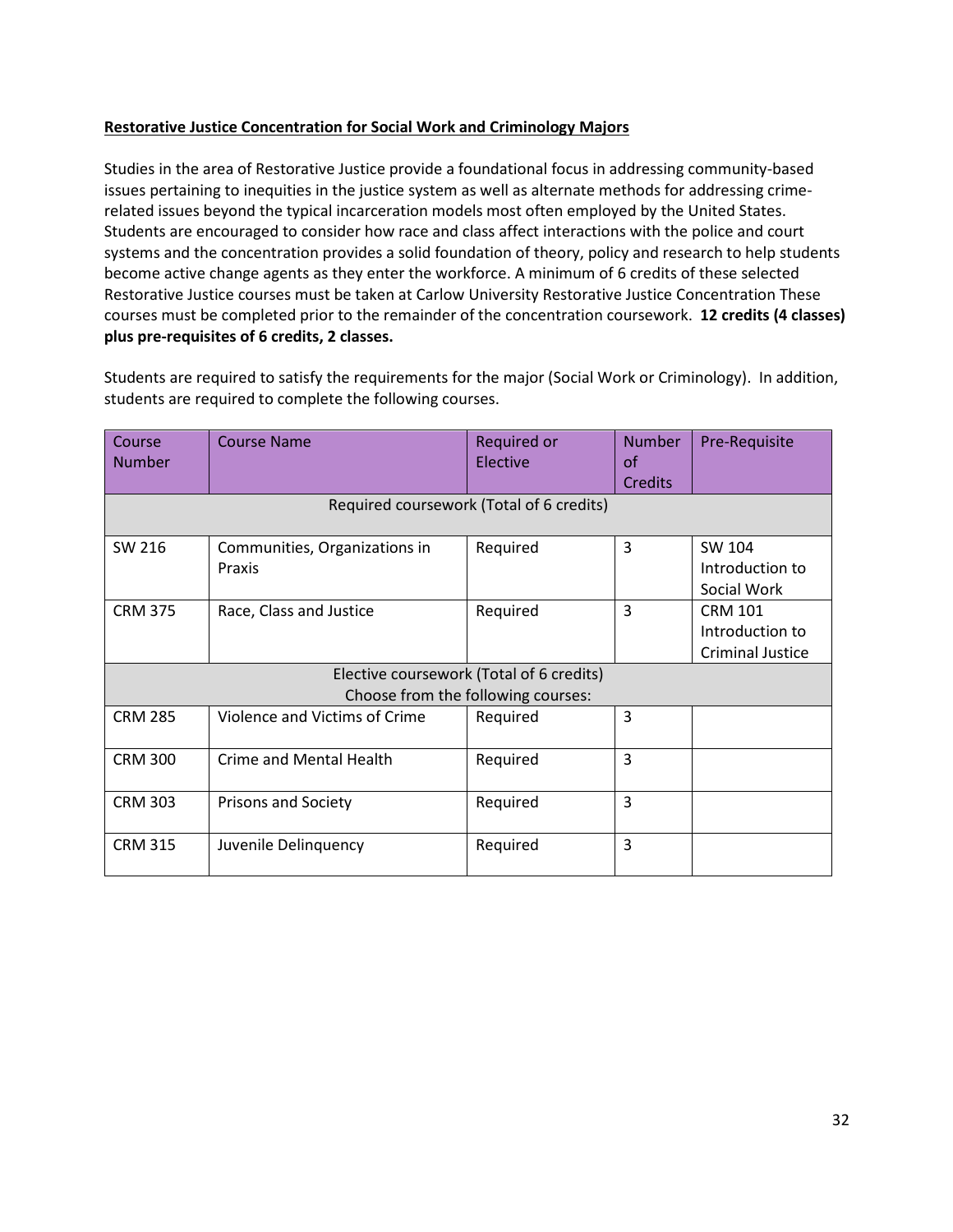# <span id="page-33-0"></span>**Appendix D: Example Application for Upper-Level and Field Placement Admission**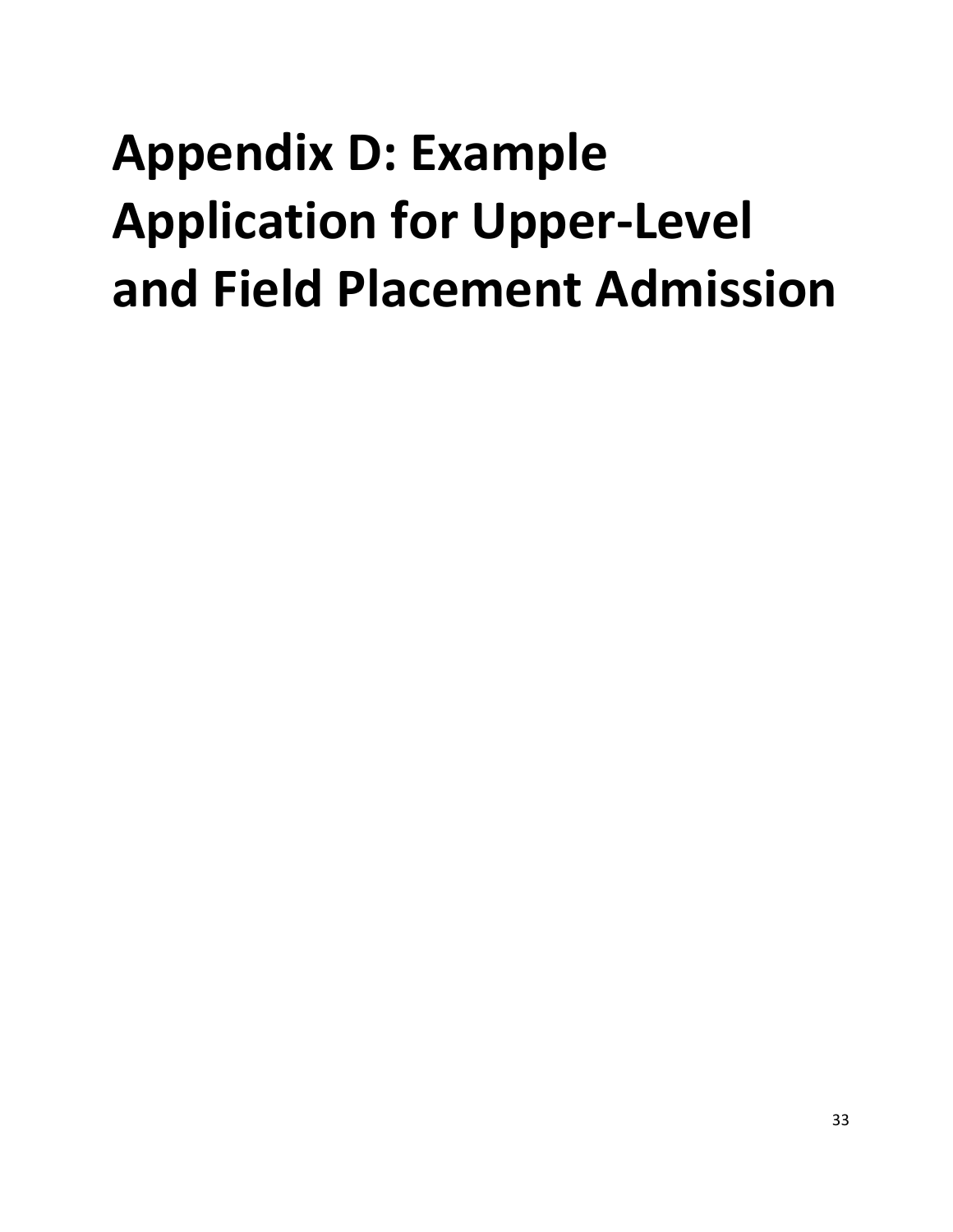## **Carlow University BSW Program EXAMPLE Admission and Field Placement Application**

*This application is for admission into the Upper-Level of the Social Work program as well as the Field Education practicum. You must be accepted into the Upper-Level before your application is reviewed for field. Field instruction is an integral part of the curriculum in social work education. The objective of the practicum is to produce professionally reflective, self-evaluating, knowledgeable and developing social workers. Please refer to your Field Instruction Manual for goals, objectives, and prerequisites.*

For the full application, students must submit the following:

- 1) Application form
	- *a.* See below
- 2) Essay
	- *a.* Please submit an essay answering the prompts provided to you by the Instructor of the *SW 399 Professional Ethical Leadership in Social Work* course.
- 3) Advisor verification
	- *a.* Please submit an email from your academic advisor that verifies you have been advised to apply for admission to the Upper Level Social Work program and Field Placement.
- 4) Volunteer hours verification
	- a. Please submit written verification of 100 volunteer hours via an email or letter (on letterhead) from a supervisor at the organization(s) where you volunteered.
- 5) Reference letter
	- *a.* Please submit one letter of reference from a professional, volunteer or academic contact who can recommend you for the profession of Social Work and the field placement experience. Please confirm that this person is willing to be contacted by potential field placement agencies as a reference. Letters are not accepted from Social Work faculty members.
- 6) Resume
	- *a.* Please submit a professional resume.
- 7) Cover Letter
	- *a.* Please submit a cover letter for a field placement agency with which you would be interested in interning.

## **General Information** Student Name: Date:

### **Example Application Questions**

| <b>Student Name:</b>    |                   |
|-------------------------|-------------------|
| Date:                   |                   |
| <b>Current Address:</b> |                   |
| City/State:             | Zip Code:         |
| Cell Phone:             |                   |
| Home Phone:             |                   |
| Carlow E-mail:          | Alternate E-mail: |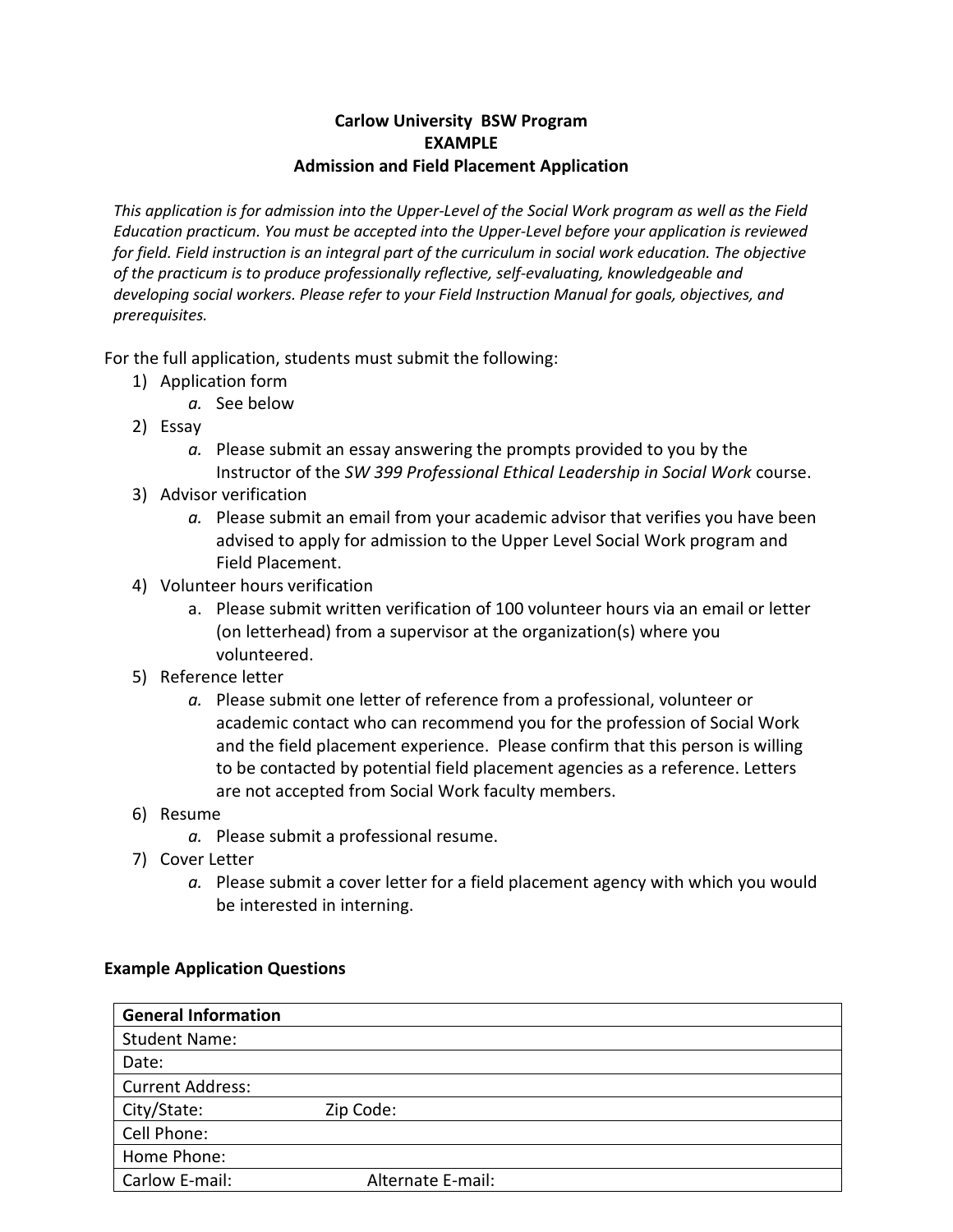| <b>Permanent Address:</b>                                                                             |
|-------------------------------------------------------------------------------------------------------|
| City/State:<br>Zip Code:                                                                              |
| <b>Student Status:</b>                                                                                |
| Full-time                                                                                             |
| Part-time                                                                                             |
| Date of Birth:                                                                                        |
| <b>Gender Pronouns:</b>                                                                               |
| Race/Ethnicity:                                                                                       |
| Any other identities you wish to share:                                                               |
| <b>Emergency Contact Person Name:</b>                                                                 |
| <b>Emergency Contact Person Phone:</b>                                                                |
| Are you a member of NASW?                                                                             |
| Yes                                                                                                   |
| No.                                                                                                   |
| Membership in NASW is not required but if you are interested in it, we encourage you to obtain it now |
| at the reduced rate available to you as a student.                                                    |
| Overall Grade Point Average (GPA) :                                                                   |
|                                                                                                       |

Social Work GPA :

### **Required Coursework to Apply for Upper Level & Field Placement**

The following courses are required pre-requisites you *must have completed or be currently enrolled in* when applying to the Upper Level. Successful completion of these courses is a pre-requisite to acceptance to the Upper Level. Please check off the courses you have completed – use your Program Evaluation to find this information.

- $\Box$  SKW 101 Foundations of Writing
- ☐ SKC 101 Communication Personal to Professional
- □ SKQ 101 Quantitative Reasoning
- $\Box$  SO 152 Introduction to Sociology
- ☐ PY 101 Introduction to Psychology
- ☐ BIO 157 Contemporary Biology or BIO 230 I Biological Basis of Behavior
- ☐ MAT 115 Statistics
- $\Box$  SW 104 Introduction to Social Work
- ☐ SW 201 Introduction to Social Welfare
- ☐ SW 214 Human Behavior and Social Environment (Offered Fall)
- ☐ SW 302 Case Management with Individuals (Offered Fall)
- ☐ SW 399 Professional Ethical Leadership (Offered Fall)

The following courses are required pre-requisites you *must have completed before enrolling in Field Placement.* Please check off which of the following courses you have completed, if any:

- ☐ SW 204 Theories and Methods of Practice (Offered Spring)
- ☐ SW 216 Communities, Organizations (Offered Spring)
- ☐ SW 270 Cultural Awareness (Offered Spring)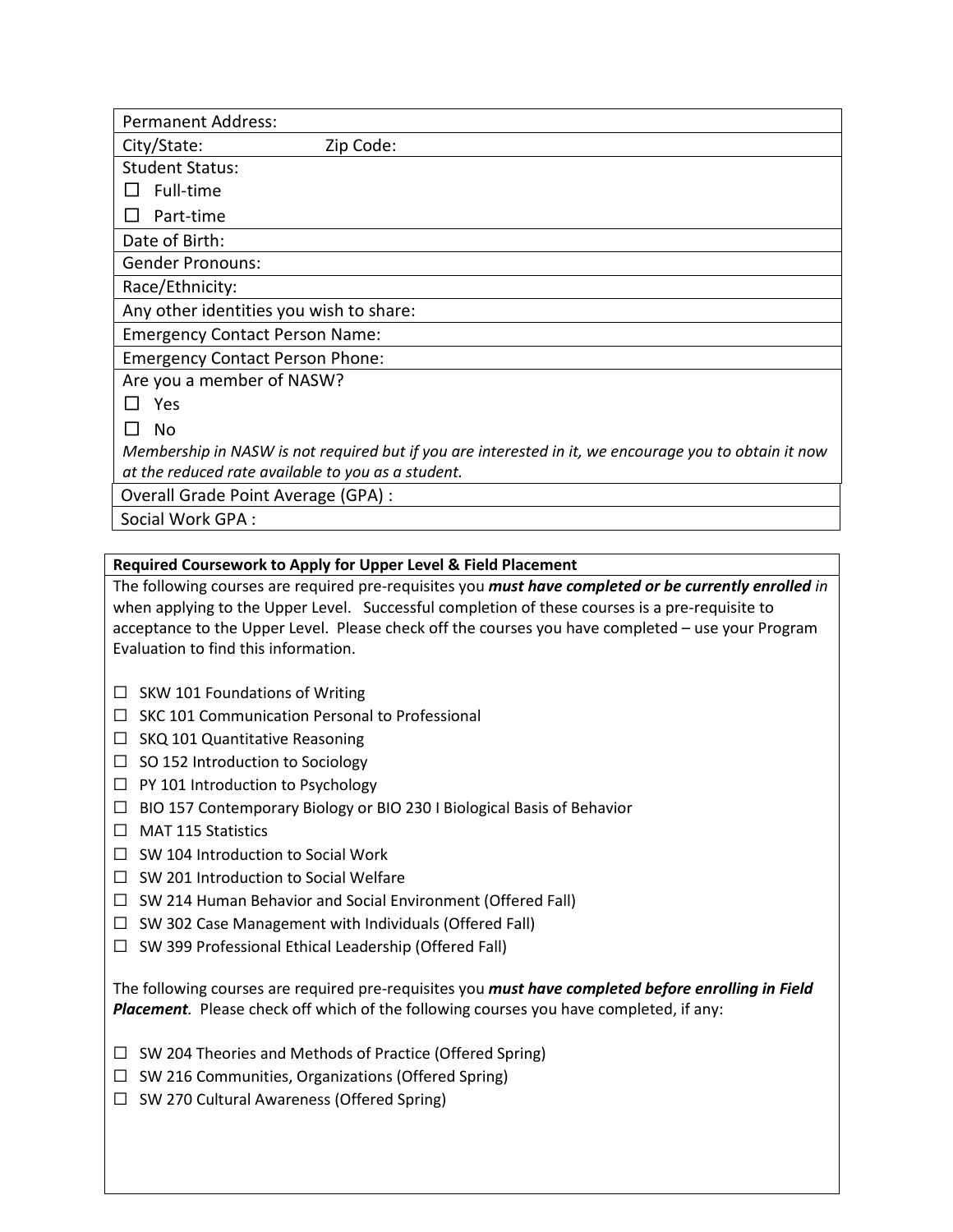#### **Required Volunteer Hours**

Before applying to Upper Level & Field Placement, students must complete 100 hours of volunteer service before enrolling in Upper Level & Field Placement.

Students must submit letter(s) verifying a total of 100 hours of volunteer service as part of the Upper Level Application packet.

#### **Required Credits for Application to Upper Level & Field Placement**

You must be junior status the fall that you apply for Upper Level & Field Placement with 30 or less credits to degree completion dependent on full or part time enrollment. SW 204, SW216 and SW270 may be taken after applying to Upper-Level and *must be successfully completed before enrolling* in Field Placement.

Please answer the following, which can be found on your Program Evaluation:

Overall Credits Current Earned: \_\_\_\_\_\_\_

Overall Credits Current Remaining:

Overall Credits Anticipated Additional: \_\_\_\_\_\_\_

Overall Credits Anticipated Remaining:

Note: Field Placement begins when full-time students have 30 or less credits to degree completion. Review your credits listed above. If you are a part-time student and plan to remain part-time your senior year, you will need to wait to begin Field Placement until you have 18 or less credits to degree completion (as well as completion of all required pre-requisite courses).

Field Placement and Field Seminar are 6 credits fall and 6 credits spring senior year.

## **Current Employment** Are you employed? □ Yes □ No If yes, answer the questions below Typical hours worked per week: Employer: Employer Phone: Employer Address: What is your plan to manage work and field placement hours?

Please feel free to share any other extracurricular activities, caregiving responsibilities, or other background information that would be helpful for us to know to support you to be successful in field placement.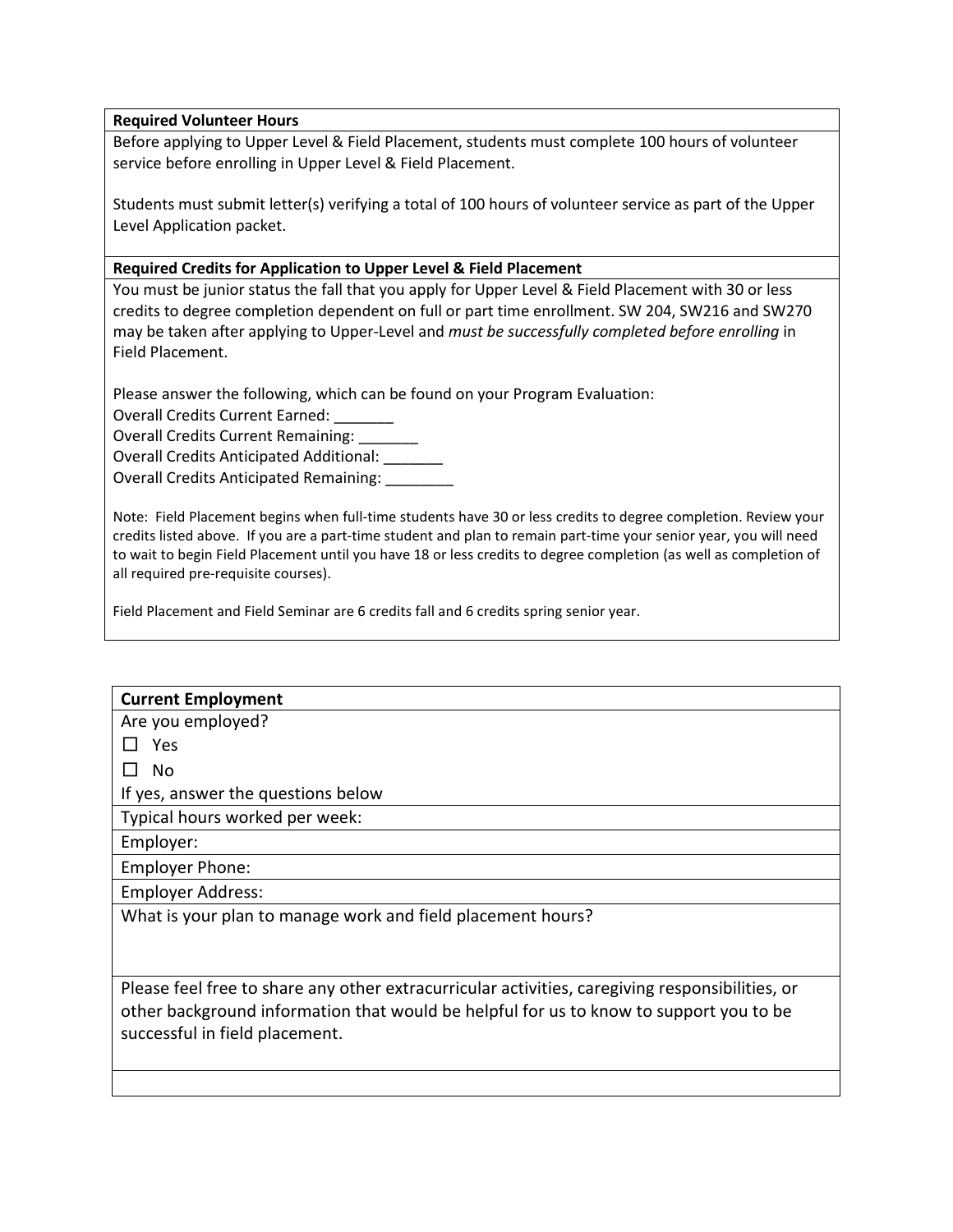| <b>Logistics</b>                                          |
|-----------------------------------------------------------|
| Will you have a car available to use for Field Placement? |
| Yes                                                       |
| No                                                        |
| If yes:                                                   |
| Driver's License #:                                       |
| State:                                                    |
| Do you have Medical Insurance?                            |
| Yes                                                       |
| No                                                        |

## **Interests**

What level of practice most interests you?

- □ Micro
- □ Mezzo
- □ Macro

What client population(s) are you interested in serving?

What types of agencies are you interested in interning with? If you have specific ones in mind, feel free to mention those here.

What have you learned at work, volunteering or in other experiences that you will bring to the field placement experience?

| <b>Academic Advisor Verification</b>                                                    |
|-----------------------------------------------------------------------------------------|
| <b>Advisor Name:</b>                                                                    |
| Were you advised to apply to the Upper-Level and begin Field Placement next school year |
| by your academic advisor?                                                               |
| <b>Yes</b>                                                                              |
| N٥                                                                                      |

*You must submit an email or copy of an email from your advisor with verification.*

## **Read the following statement regarding Field Placement and sign below:**

*I understand that I must meet all departmental requirements, have completed all prerequisite coursework, have the permission of my academic advisor and the Director of Field Education.*

*I understand that Field Placement sites typically require a Criminal Background Check and Child Abuse Clearance and sometimes FBI clearance. I will disclose potential issues regarding these with the Field Director prior to applying for specific placements.*

*I agree that the statements in this application are true and correct and that the information is used to assess my suitability for Field Placement. I agree to permit the Department of Social Work to disclose any information contained in this application among the Social Work faculty, interviewers for the Upper-Level and with my Field*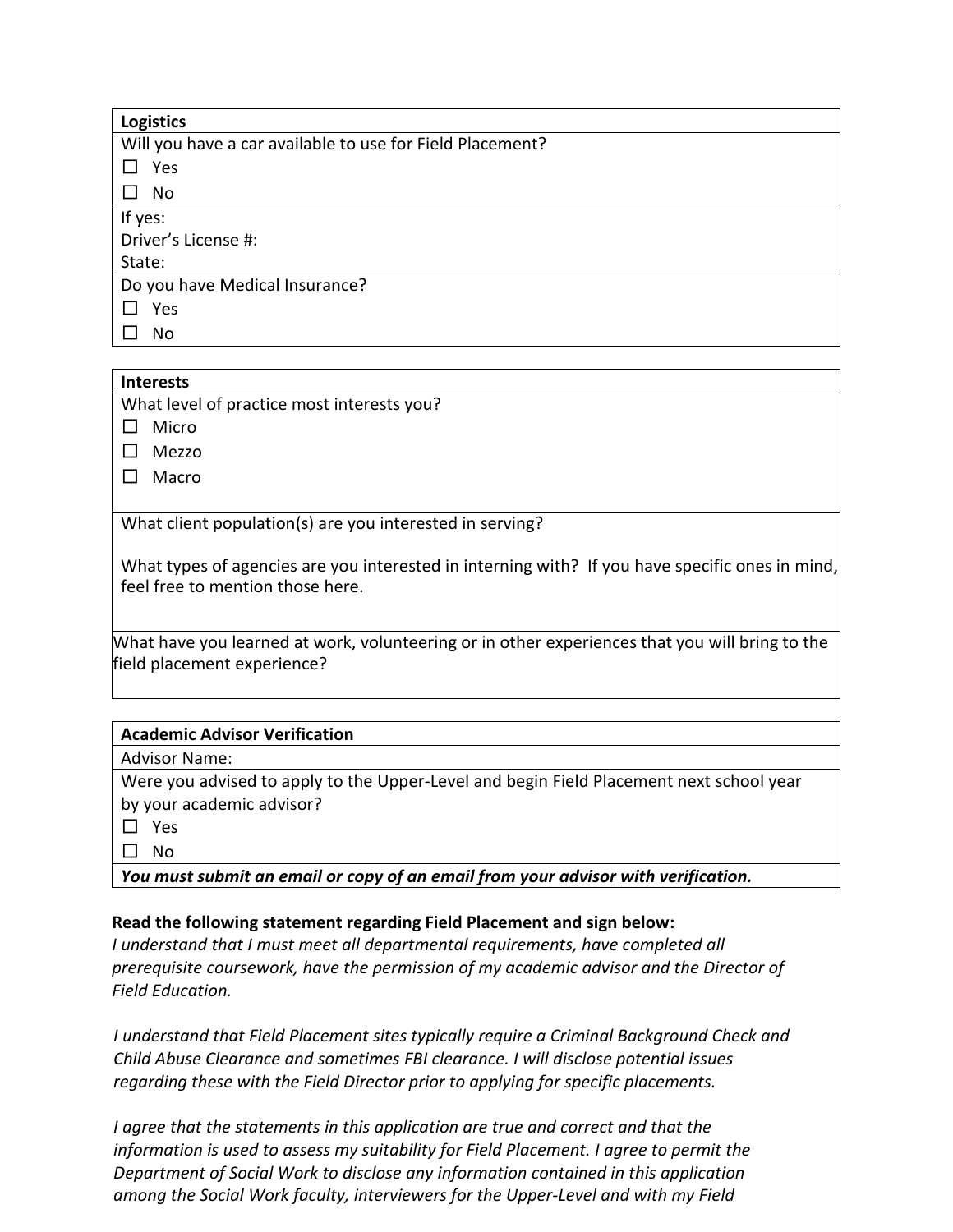*Supervisor and/or Field Placement Task Supervisor.*

| Student Signature: |  |
|--------------------|--|
|                    |  |
| Date:              |  |
|                    |  |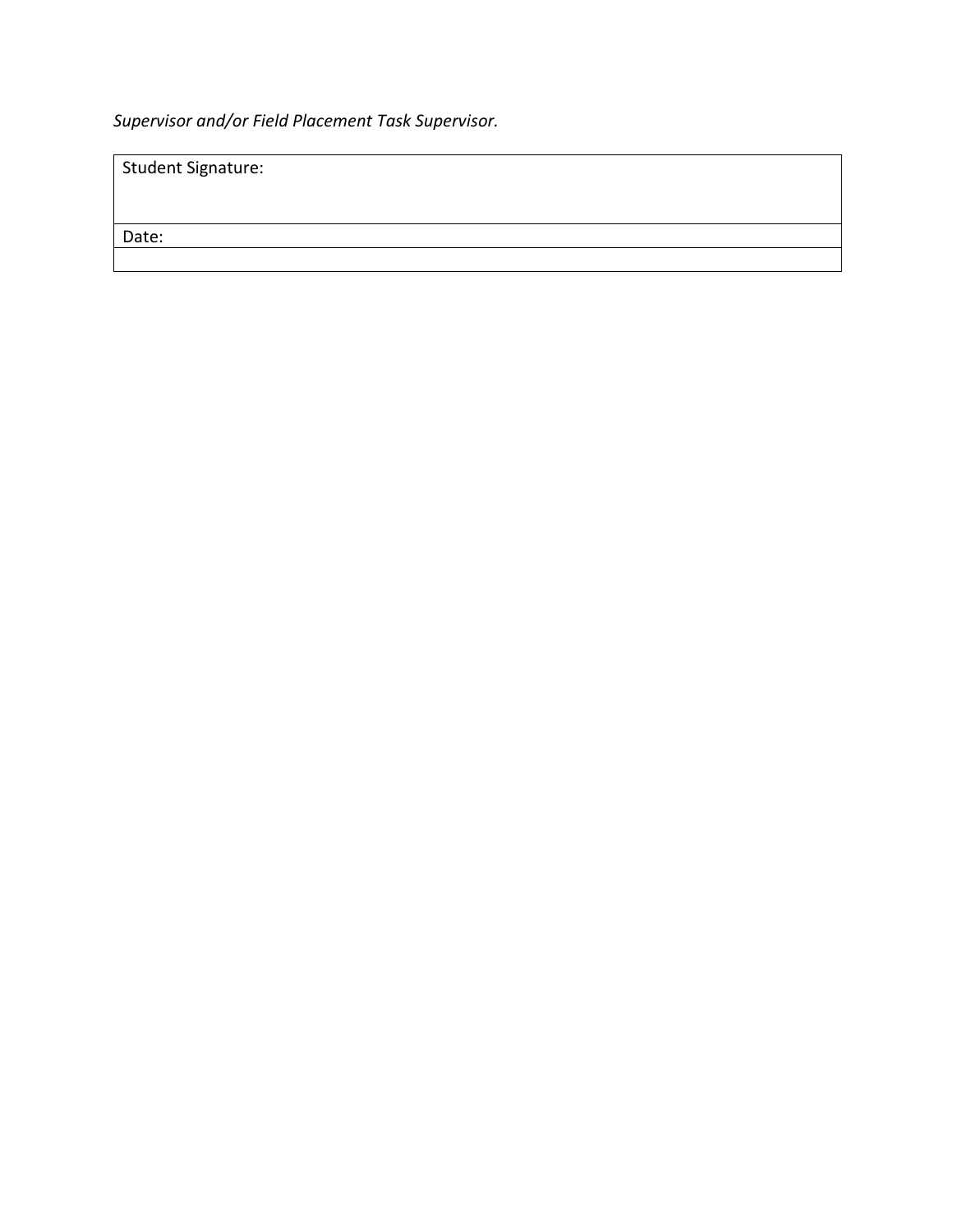# <span id="page-39-0"></span>**Appendix E: Social Work Faculty**